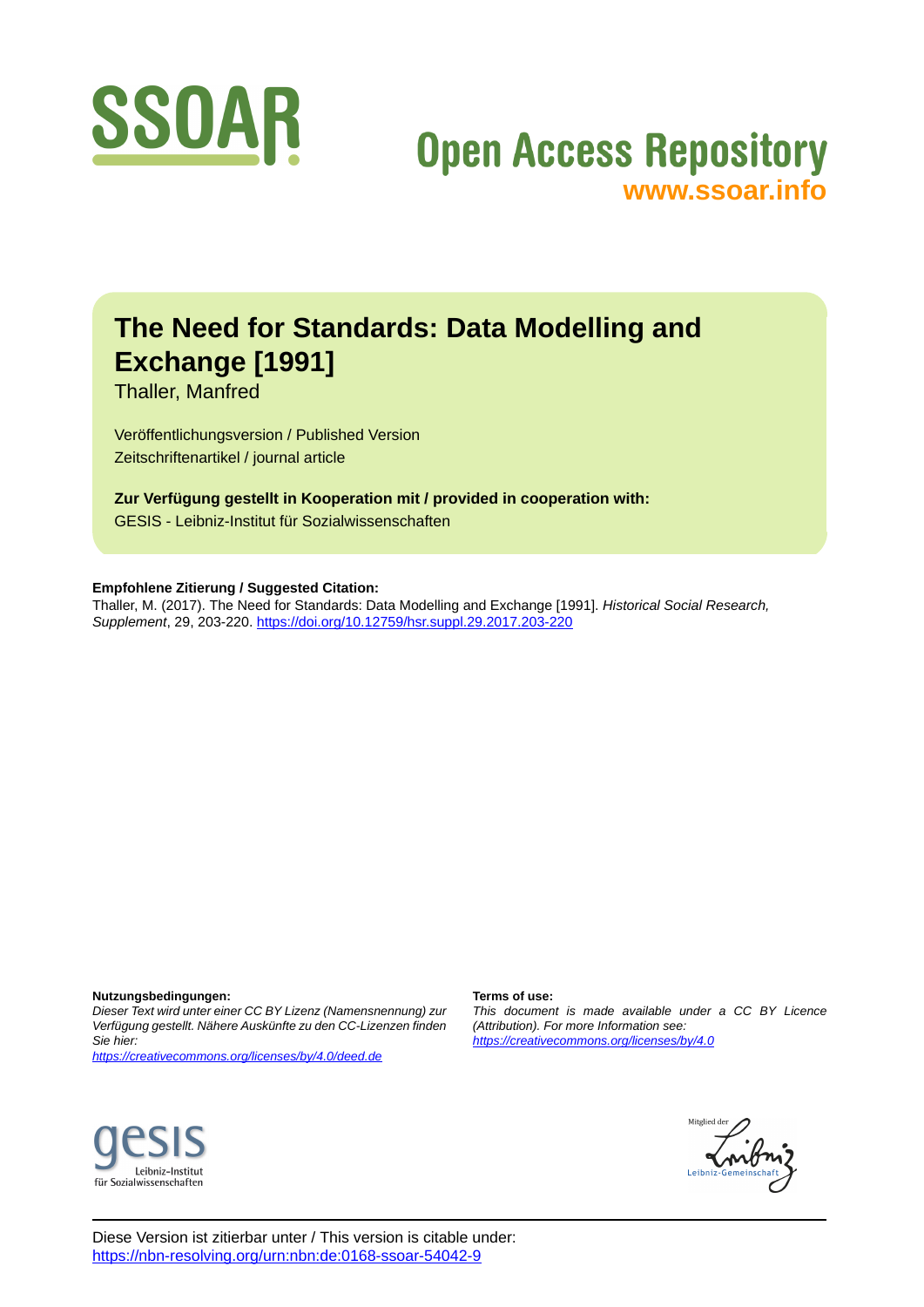# **Historical Social Research** Historische Sozialforschung

*Manfred Thaller:*

The Need for Standards: Data Modelling and Exchange [1991] doi: 10.12759/hsr.suppl.29.2017.203-220

> Published in: *Historical Social Research Supplement* 29 (2017)

> > Cite as:

Manfred Thaller. 2017. The Need for Standards: Data Modelling and Exchange [1991]. *Historical Social Research* Supplement 29: 203-220. doi: 10.12759/hsr.suppl.29.2017.203-220.

> For further information on our journal, including tables of contents, article abstracts, and our extensive online archive, please visit http://www.gesis.org/en/hsr.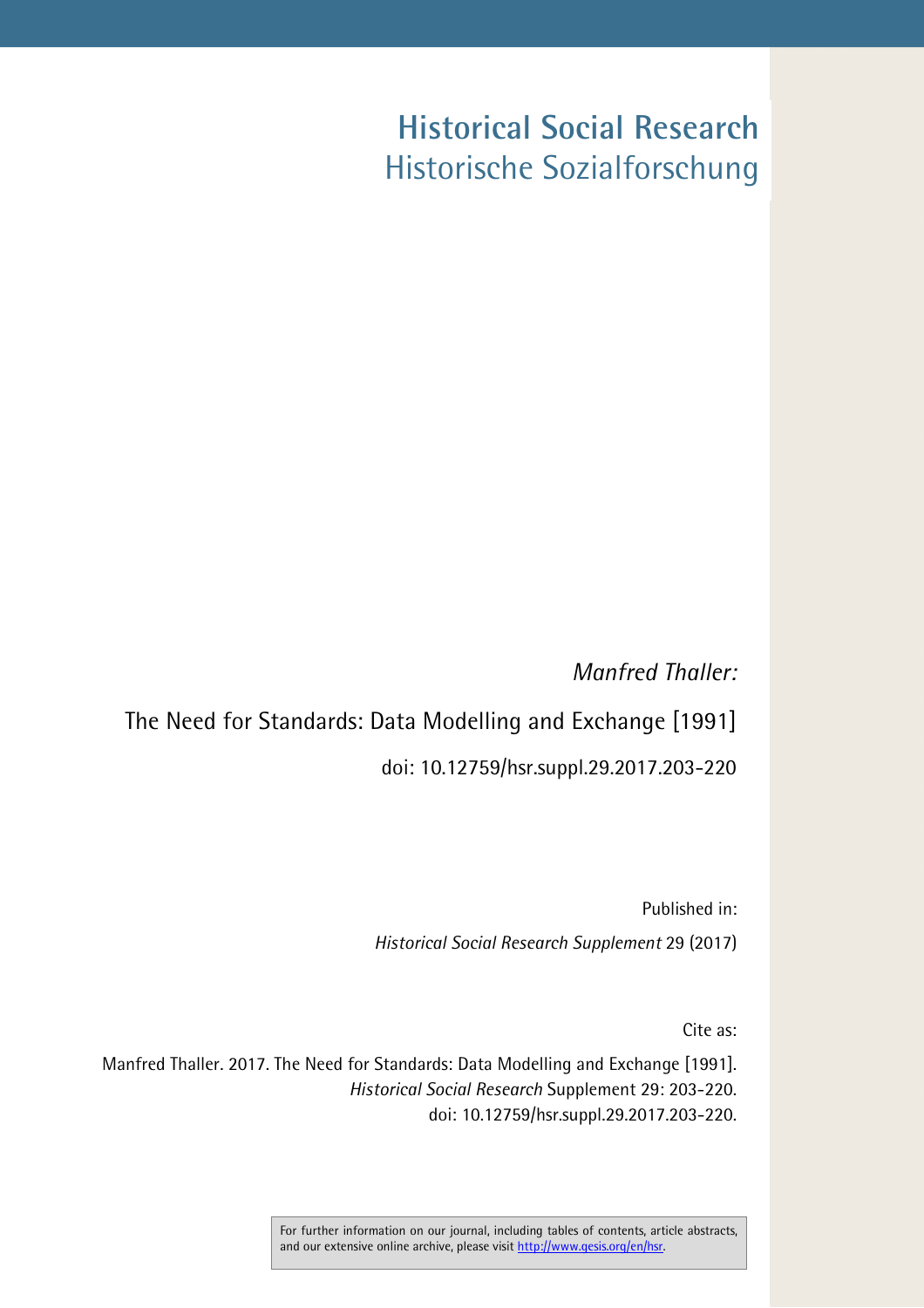# **Historical Social Research Historical Social Research** Historische Sozialforschung Historische Sozialforschung

### Other articles published in this Supplement:

#### Manfred Thaller

Between the Chairs. An Interdisciplinary Career. doi: [10.12759/hsr.suppl.29.2017.7-109](https://dx.doi.org/10.12759/hsr.suppl.29.2017.7-109)

#### Manfred Thaller

Automation on Parnassus. CLIO – A Databank Oriented System for Historians [1980]. doi: [10.12759/hsr.suppl.29.2017.113-137](https://dx.doi.org/10.12759/hsr.suppl.29.2017.113-137)

#### Manfred Thaller

Ungefähre Exaktheit. Theoretische Grundlagen und praktische Möglichkeiten einer Formulierung historischer Quellen als Produkte ,unscharfer' Systeme [1984]. doi: [10.12759/hsr.suppl.29.2017.138-159](https://dx.doi.org/10.12759/hsr.suppl.29.2017.138-159)

#### Manfred Thaller

Vorüberlegungen für einen internationalen Workshop über die Schaffung, Verbindung und Nutzung großer interdisziplinärer Quellenbanken in den historischen Wissenschaften [1986]. doi: [10.12759/hsr.suppl.29.2017.160-177](https://dx.doi.org/10.12759/hsr.suppl.29.2017.160-177) 

#### Manfred Thaller

Entzauberungen: Die Entwicklung einer fachspezifischen historischen Datenverarbeitung in der Bundesrepublik [1990].

doi: [10.12759/hsr.suppl.29.2017.178-192](https://dx.doi.org/10.12759/hsr.suppl.29.2017.178-192)

#### Manfred Thaller

The Need for a Theory of Historical Computing [1991]. doi: [10.12759/hsr.suppl.29.2017.193-202](https://dx.doi.org/10.12759/hsr.suppl.29.2017.193-202)

#### Manfred Thaller

The Need for Standards: Data Modelling and Exchange [1991]. doi: [10.12759/hsr.suppl.29.2017.203-220](https://dx.doi.org/10.12759/hsr.suppl.29.2017.203-220) 

#### Manfred Thaller

Von der Mißverständlichkeit des Selbstverständlichen. Beobachtungen zur Diskussion über die Nützlichkeit formaler Verfahren in der Geschichtswissenschaft [1992]. doi: [10.12759/hsr.suppl.29.2017.221-242](https://dx.doi.org/10.12759/hsr.suppl.29.2017.221-242) 

Manfred Thaller

The Archive on Top of your Desk. An Introduction to Self-Documenting Image Files [1993]. doi: [10.12759/hsr.suppl.29.2017.243-259](https://dx.doi.org/10.12759/hsr.suppl.29.2017.243-259)

#### Manfred Thaller

Historical Information Science: Is there such a Thing? New Comments on an old Idea [1993]. doi: [10.12759/hsr.suppl.29.2017.260-286](https://dx.doi.org/10.12759/hsr.suppl.29.2017.260-286)

#### Manfred Thaller

Source Oriented Data Processing and Quantification: Distrustful Brothers [1995] doi: [10.12759/hsr.suppl.29.2017.287-306](https://dx.doi.org/10.12759/hsr.suppl.29.2017.287-306) 

#### Manfred Thaller

From the Digitized to the Digital Library [2001]. doi: [10.12759/hsr.suppl.29.2017.307-319](https://dx.doi.org/10.12759/hsr.suppl.29.2017.307-319)

#### Manfred Thaller

Reproduktion, Erschließung, Edition, Interpretation: Ihre Beziehungen in einer digitalen Welt [2005]. doi: [10.12759/hsr.suppl.29.2017.320-343](https://dx.doi.org/10.12759/hsr.suppl.29.2017.320-343)

#### Manfred Thaller

The Cologne Information Model: Representing Information Persistently [2009]. doi: [10.12759/hsr.suppl.29.2017.344-356](https://dx.doi.org/10.12759/hsr.suppl.29.2017.344-356) 

> For further information on our journal, including tables of contents, article abstracts, and our extensive online archive, please visit http://www.gesis.org/en/hsr.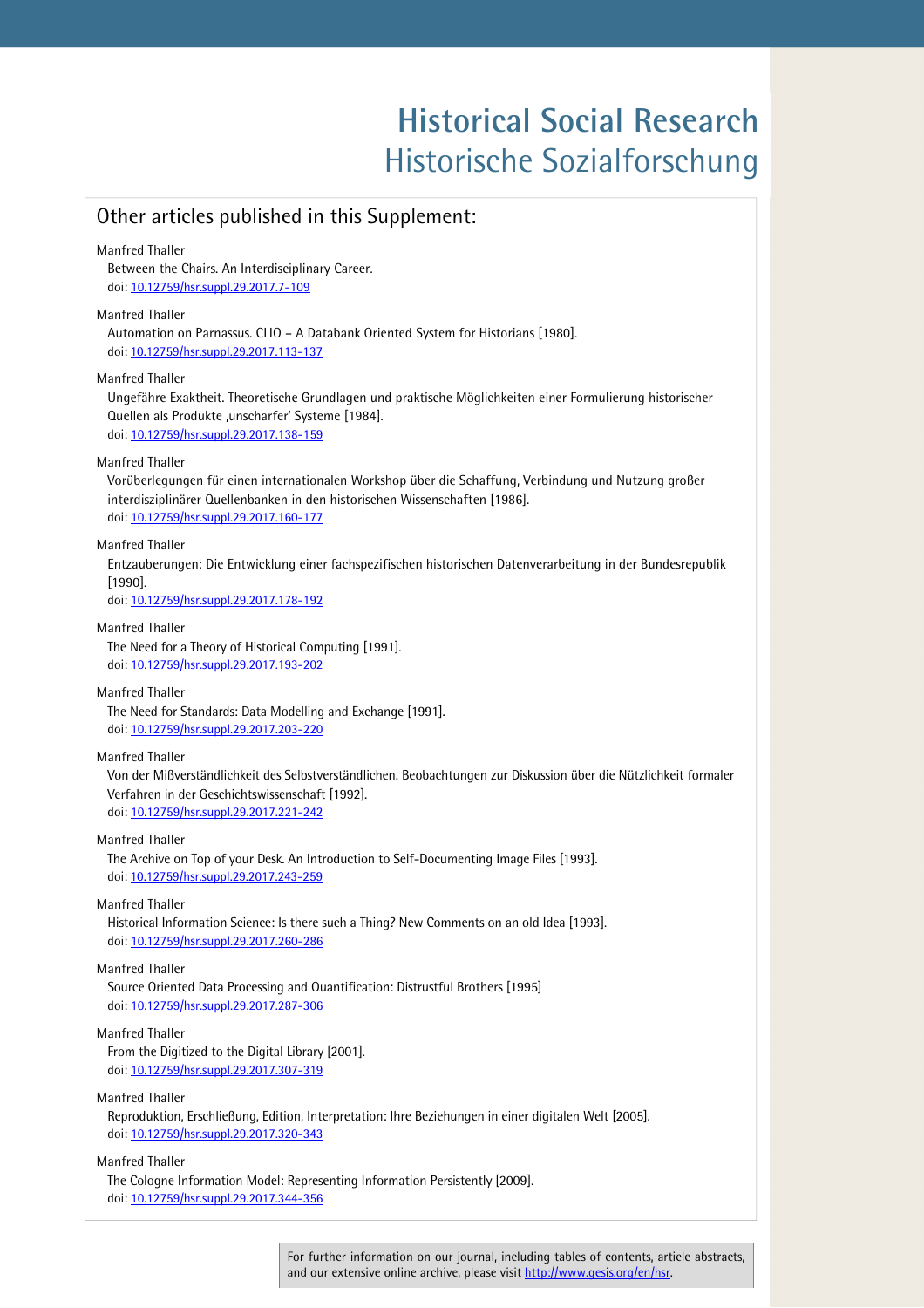### The Need for Standards: Data Modelling and Exchange [1991]

#### *Manfred Thaller* <sup>∗</sup>

Abstract: Ȇber die Notwendigkeit von Standards: Datenmodellierung und Da*tenaustausch«*. When discussing standardization and secondary analysis in computer driven historical research, we should clearly distinguish between different approaches towards the usage of computers. The properties of four of them – statistical analysis, structured data bases, full text systems and annotation systems – are discussed and compared in some detail. Standards which want to convince users, that they should follow just one of these approaches will not succeed. What we need is a discussion of the communalities between the underlying information models and the identification of properties, for which clear conceptual models can be devised. Such clear conceptual models are a prerequisite for technical solutions, which ultimately can enable the exchange of data across the different approaches. Such conceptual models, therefore, are what we need as standards.

**Keywords:** Standardization, information modelling, data bases.

### 1. Introduction $1$

1

If in 2086 the Association for History and Computing commissions a volume to celebrate its first hundred years, the appointed author will undoubtedly begin research on "Part I: The Formative Years" by plundering the funding proposals written by historians from about the late-1950s. There will be discovered with astonishing regularity the same bold claim: "this project needs special attention because it is important in its own right and because it will make available a huge corpus of historical material of central importance to the discipline". A contradictory theme will emerge when the same author gets round to a thorough review of the conference proceedings and journals prepared by and for computer-literate scholars in history and other humanities discipline say before 1991. For there will be found the persistent lament that scholars make too little use of that very machine-readable infor-

Historical Social Research Supplement 29 (2017), 203-220 │© GESIS DOI: 10.12759/hsr.suppl.29.2017.203-220

<sup>∗</sup> Reprint of: Manfred Thaller. 1991. The Need for Standards: Data Modelling and Exchange. In: *Modelling Historical Data* (= Halbgraue Reihe zur Historischen Fachinformatik A 11), ed. Daniel Greenstein, 1-18. St. Katharinen: Scripta Mercaturae.

This paper has been submittted to the editor in the author's usual Germlish. In turning it into proper English, the editor of this volume has considerably improved it, not only stylistically, but also in substance.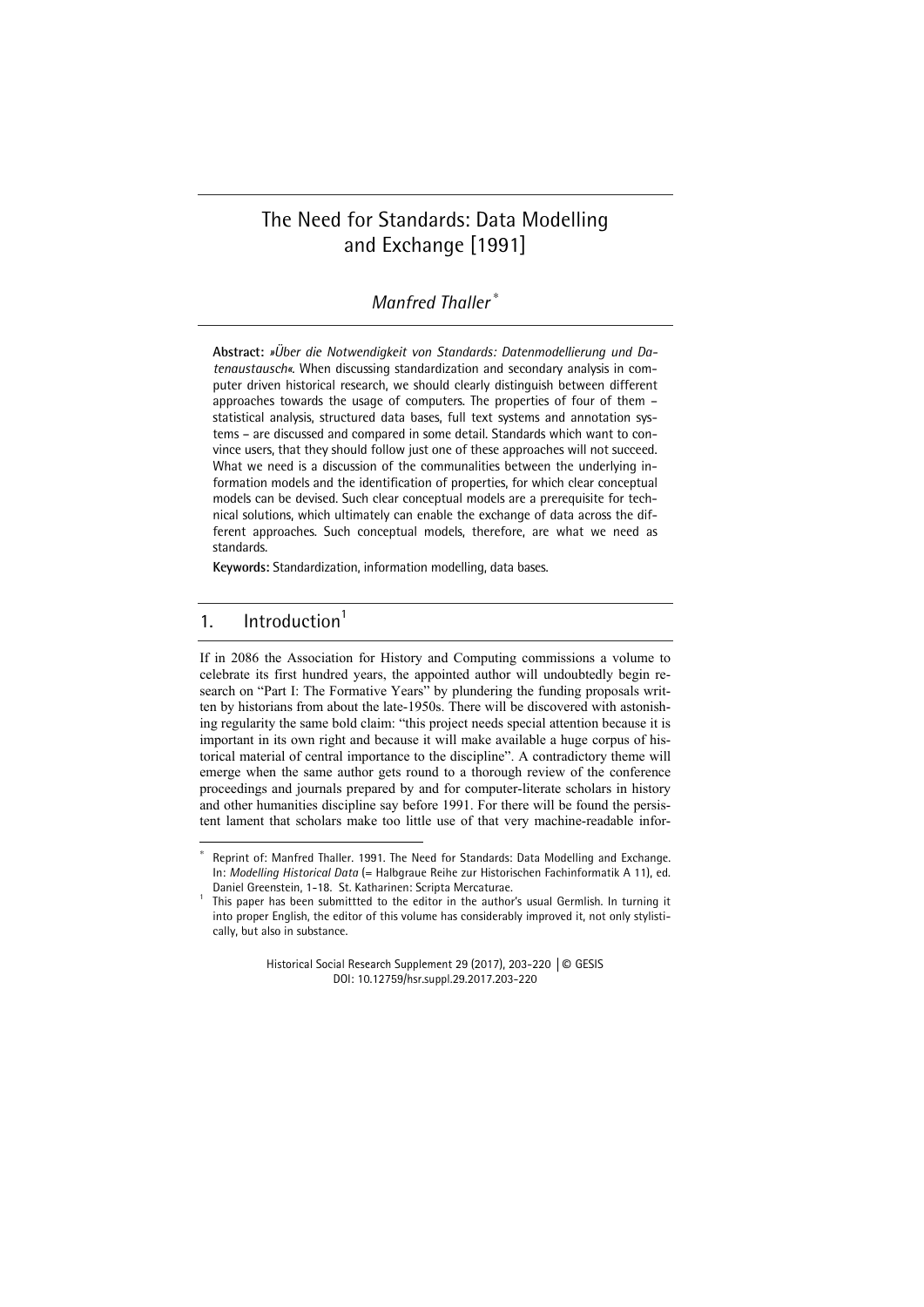mation whose compilation was justified in part with the promise of secondary analysis.2 To scholars working with computers in the 1990s, the contradiction is easily explained. Analyzing someone else's dataset is difficult. In fact, it is so difficult that it is often simpler and less costly to create one's own dataset from scratch rather than use one prepared by another researcher from the same underlying documentary sources. This unnecessarily expensive and somewhat irrational behaviour has not gone unnoticed by computer-literate historians or by agents of funding bodies. At least both groups have paid lip-service to the idea that some sort of standard for encoding machine-readable information is a good thing, and several independent initiatives have recently been launched to define such standards. Strangely, however, such initiatives have yet to bear fruit. In this paper, I will argue that attempts to define suitable standards have so far failed to produce practical results because they have concentrated narrowly on defining simple input formats or tag sets<sup>3</sup>.

Computers promise the historian the means of integrating into a scholarly investigation more information than was hitherto thought possible. Already they have opened up whole new areas of research and illuminated new aspects of the past by enabling historians to exploit sources whose bulk and complexity made them inpenetrable to manual analysis. In future, it is likely that the benefits will be extended when each of us can have access to datasets compiled by colleagues conducting research in related areas or with related documentary sources. Censusbased urban studies, for example, will benefit from access to machine-readable data compiled for similar studies of neighbouring townships or simply by using the occupational coding schemes already implemented in earlier studies and openly available through online databases. The computer-literate psephologist will log onto online databases to extract voting data relevant to a particular investigation, supplementing them only with those data which are necessary to the study but not yet available in machine-readable form. The historian struggling to interpret the cryptic abbreviations which are so common in medieval documents will get help from machine-readable data dictionaries established to decipher the catalogue of abbreviations found in a computer-assisted study of related sources. But this promise can only be kept if machine-readable "information" can be exchanged easily between individuals who may have radically different research aims historical sources frequently contain information which may be as profitably

 $\frac{1}{2}$  Concern was already being voiced back in 1962: cf. Jean Claude Gardin, "The use of Computers in Anthropology" in Dell Hymes (ed.), *The Use of Computers in Anthropology,* 

London 1965, 99. 3 During the past 15 years the author has been connected with the development of Κλειω *–* software which is specifically tailored to the needs of historians. The purpose of *this* paper, however, is neither to explain nor promote how Κλειω approaches the problems of data modelling and exchange but to show how software which uses rather different approaches to the same problems might fruitfully coexist. At the same time we cannot very well conceal the fact that Κλειω and the *Historical Workstation Project* attempt to implement in a practical way the rather more abstract and theoretical propositions about data modelling and exchange outlined in these pages.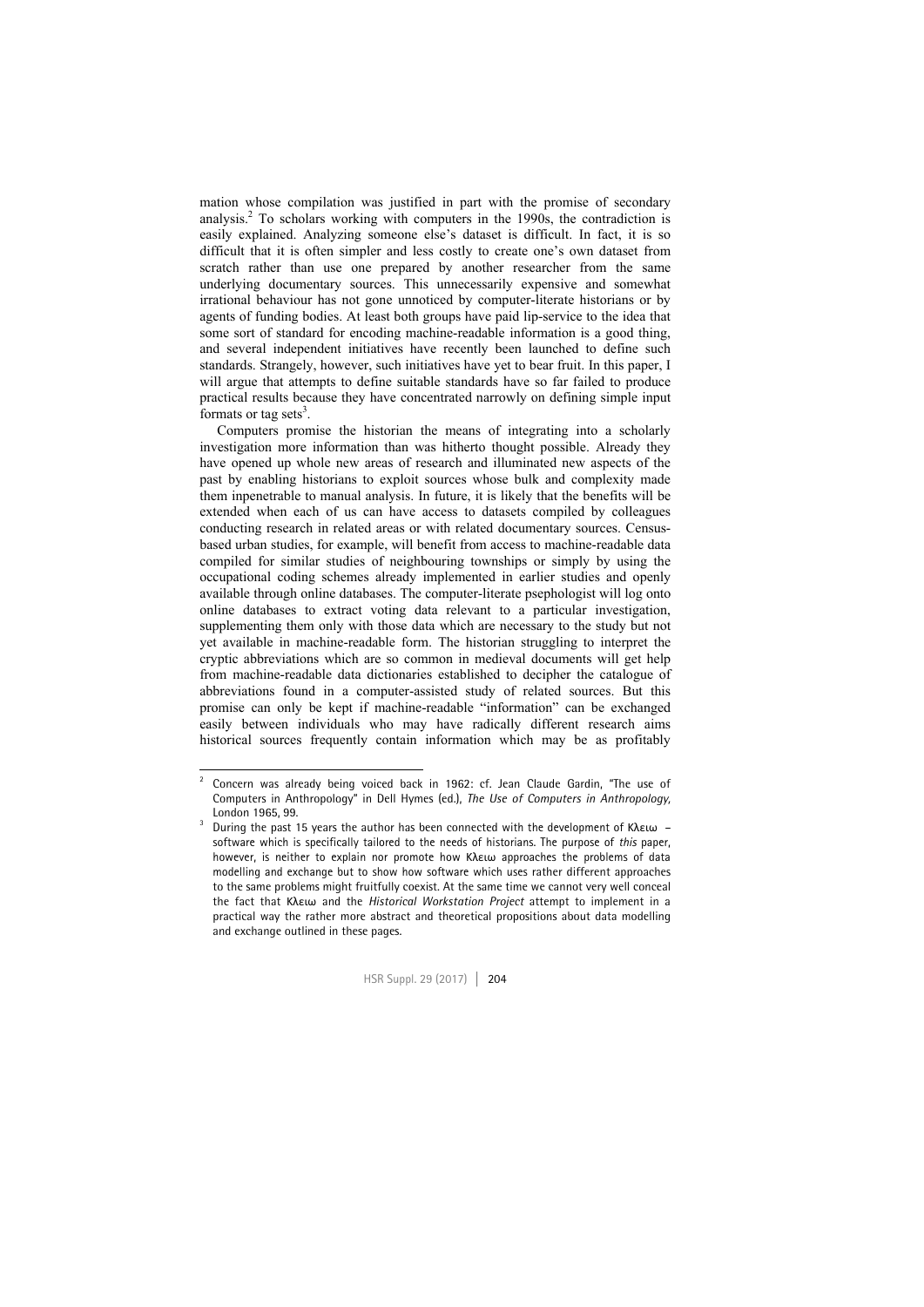exploited by statistical analysis as by text searches – and that means ultimately between different computer processing environments which insist upon differently structured data. In this respect, the future relies in part on "standardization".

But it is not sufficient merely to define standard conventions for structuring machine-readable information. For if we want to create an infrastructure which allows historians to draw upon a vast array of machine-readable data, we will also have to convince the individual researcher to adopt whatever standards are devised so that the fruits of every computer-aided investigations can be contributed to the ever-growing pool of machine-readable resources. The problem here is that at present professional historians are pressed to produce results. Those that use computers in there research will only accept standards whose implementation doesn't prolong the research process or constrain the development and use of specialist techniques. The political historian interested in determining the composition and inter-connectivity of ruling groups from autobiographies is hardly likely to abandon the tried and tested method of selecting a finite amount of data from the autobiographies and entering them into a tabular format appropriate to databases and statistical packages. At the same time, the political historian interested in the same autobiographies because they illuminate the political outlook of ruling groups is hardly likely to enter the text of the autobiographies into a statistical package or relational database in order to conduct concordance and collocate analyses. Moreover, since it is rarely possible from the outset of a research project to predict precisely what "relevant" information will be encountered in the documentary evidence, and how that information should be structured and later analyzed, no scholar will feel comfortable with a standard which seems to infringe upon his or her liberty to create solutions for situations which have yet to be encountered. A standard should not, in other words, *prescribe* to scholars how they should solve a given set of problems. The approach to standardization proposed by the Text Encoding Initiative (TEI) and developed elsewhere in this volume is I feel, *prescriptive.* It offers stock solutions to a finite set of problems associated with computer-aided data management and analysis and instructs the researcher to use these solutions regardless of the nature of his or her sources and analytical aims. It is also my view that the user of *prescriptive* standards like the consumer of ready-made clothes sacrifices a good fit for the sake of convenience.

The alternative approach to standardization which we develop in this paper does not launch out from a finite set of model solutions and attempt to adapt these however uncomfortably to different data management and processing problems. It is rather more consumer-oriented and based on our belief that historians, like the political historians mentioned above, structure machine-readable data differently according to their very different analytical aims. A standard must accommodate each of these very different aims, but at the same time facilitate automatic conversion of data structured for very different uses. From this perspective, standardization needs to be *descriptive* rather than *prescriptive.* Its proper domain is not prescribing to scholars how they should solve a given problem but furnishing scholars with the tools necessary to describe in an unambiguous way the problems they encountered when creating their datasets and how they chose to solve them.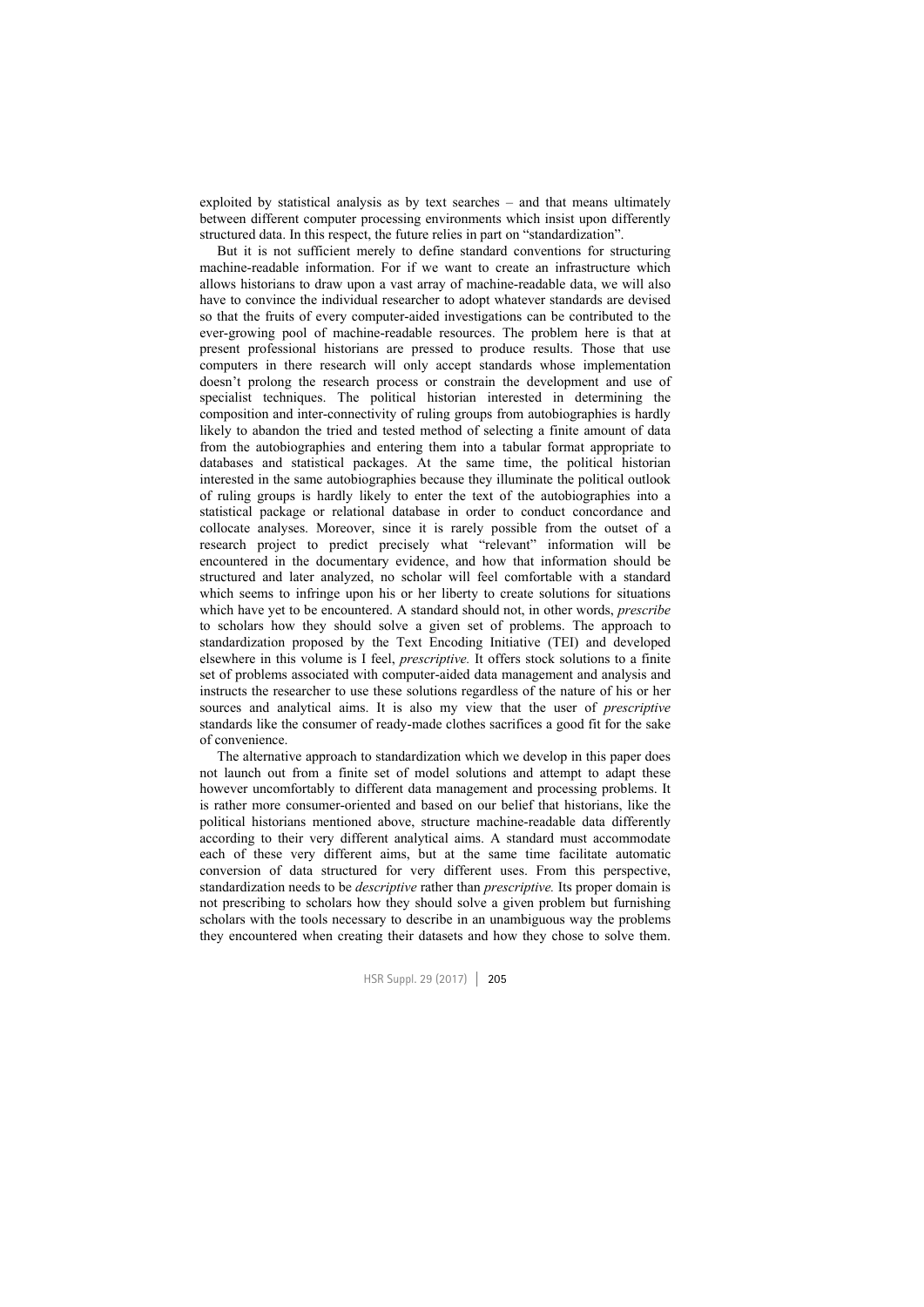When such a standard is available, only then will it be possible to create the converconversion facilities which will allow interchange of data modelled for use with very different processing environments.4

There are currently at least four radically different processing environments which historians use and which rely upon differently structured data. Statistical packages on the whole rely upon what I shall refer to as an interpretive data structure where numerically pre-coded data are presented in a tabular format. Databases rely on structured data where the researcher doesn't pre-code information but is highly selective in what information is taken from the source and entered into database table(s). Full-text systems record the entire text of the historical source(s) in question and use a comprehensive tagging scheme to indicate where categories of information begin and end. This data structure I refer to as pre-edited. The fourth processing environment is that associated with so-called hypermedia systems and relies on an "image-bound" data structure. By outlining the central properties of the data structures appropriate to each of these processing environments it is possible to determine which properties the data structures share in common and to recommend how conversion between them – the central aim of a consumer-oriented standard – may be made possible. The essential properties of the data structures outlined above are perhaps best described by showing how each would organize information drawn from the same historical source. For this purpose, I have chosen a hypothetical report about monetary obligations connected to land holdings which the historian would want to administer in a database. A fragment of the source might read:

At Michaelmas in the fortieth year of Elizabeth, our gracious Queen, Johnny Turner, who holds the smitthy behind the church, has paid the seven guineas he owed to his brother Frederick from the will of his late father, and all his property is now free of any obligations whatsoever.

In a statistical package the data might look like this:

| 09071598 John         | Turner   |    | 456 0147 110 7 0 |  |
|-----------------------|----------|----|------------------|--|
| Month:                | columns: | 01 | $-02$            |  |
| Dav:                  | columns: | 03 | $-04$            |  |
| Year:                 | columns: | 05 | $-08$            |  |
| Christian Name:       | columns: | 10 | $-29$            |  |
| Surname:              | columns: | 30 | - 49             |  |
| Occupation:           | columns: | 50 | $-52$            |  |
| Amount in sh.:        | columns: | 54 | $-57$            |  |
| Payment to:           | columns: | 59 | $-61$            |  |
| $1xx ==$ Relative     |          |    |                  |  |
| $11x == Brother$      |          |    |                  |  |
| Type of obligation:   | columns: | 63 | $-63$            |  |
| Obligation remaining? | columns: | 65 | $-65$            |  |
|                       |          |    |                  |  |

This data structure is very well known but probably not so widely used as it once was. It is easily identified by the numerical codes which are used to represent

 $\frac{1}{4}$  The preference for descriptive versus prescriptive standards is developed with respect to well-known domain of occupational coding by Daniel Greenstein, "Standard, Meta-Standard: A Framework for Coding Occupational Data", *Historical Social Research* 16 (1991) 1, 3-22. [doi: 10.12759/hsr.16.1991.1.3-22.](https://dx.doi.org/10.12759/hsr.16.1991.1.3-22)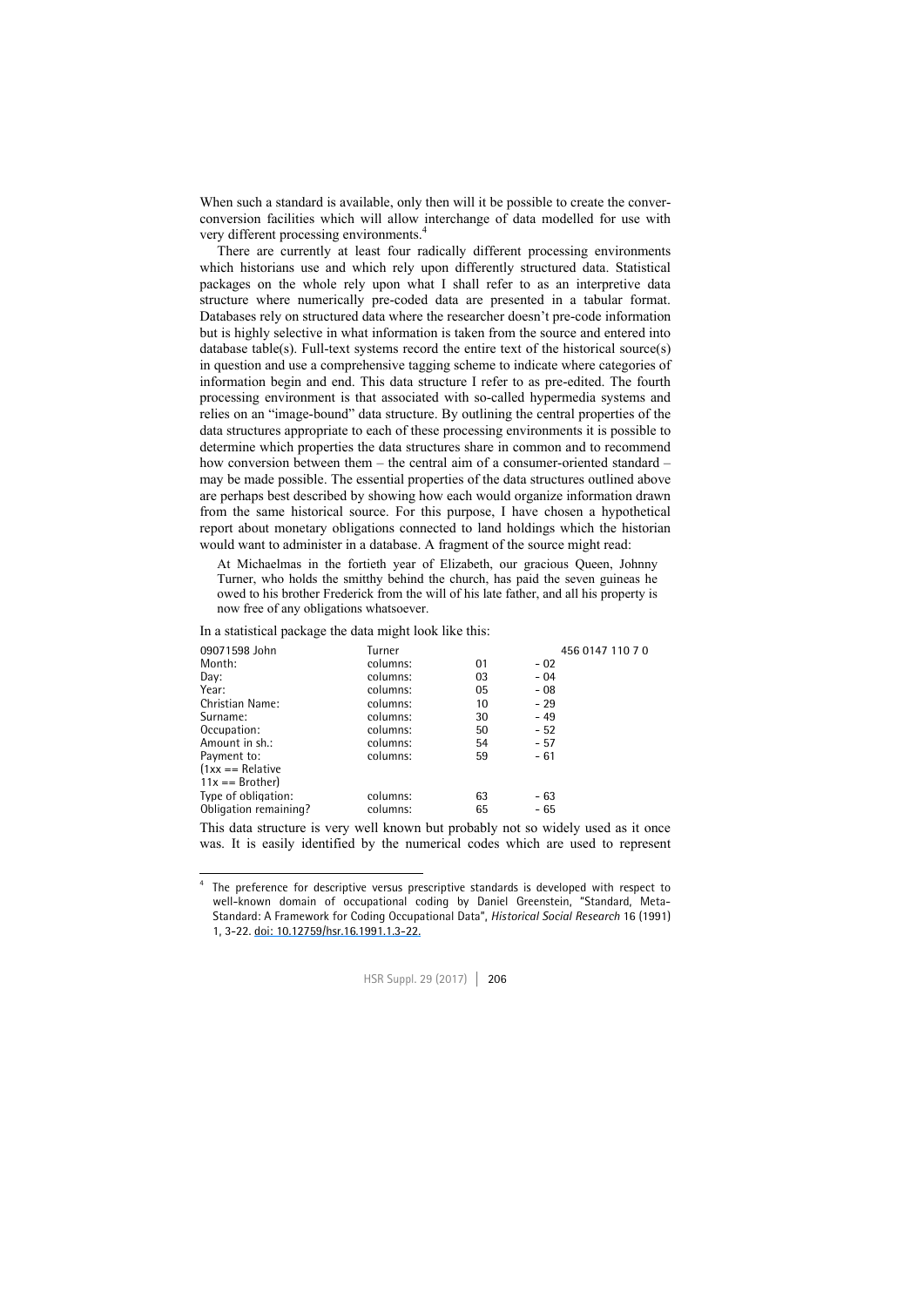information whose meaning needs to be interpreted by the historian before it can be coded and entered into the database. Let us quickly summarize the properties of this *interpretive* data structure:

- The physical characteristics of the source are ignored.
- The syntax by which relationships between individual chunks of information are expressed in natural language is ignored.
- Translating the semantics of the source into more precise categories depends upon the researcher's subjective "understanding" of the source.
- Formalized treatment of the source, e.g. by means of statistical analysis, is extremely easy: the computer is seen as a tool to analyze relationships between clearly defined categories of information.
- Exploratory treatment of the source, finding out what an ambiguous term *might* mean, is well nigh impossible – once you have decided what a term means it is hard to find out that you have been wrong.
- Exchanging data between similarly interested research projects is extremely easy: FORTRAN formats are software independent and where common numerical coding schemes are employed it is unimportant from what sources or research projects data are derived.
- Exchanging data between differently interested research projects is sensible only in rare cases. A machine-readable version of tax lists compiled to analyze the development of social classes will be useless to anyone interested in the tax lists to illuminate the movement of capital between economic sectors – numerically coded categories of information will have been devised along different and incompatible lines.
- Projects which employ this method of data processing are usually completed on time. With the application of a little common sense the researcher can code and enter data quickly and estimate very accurately the amount of time that data entry is likely to take.
- Data entry is error prone due to mistyping and miscoding, and it is hard to find errors once they have been made. Datasets may therefore be unreliable.

There is no need here to rehearse the well-developed debate about the strengths and weaknesses associated with this kind of data processing.<sup>5</sup> Most historians today would avoid such an environment and opt instead for some kind of database management system. While quite a few database systems are available, let's take as an example one which relies upon a more or less self-explanatory "descriptor – descriptum" or "tag – content" logic. We introduce into it an additional convention which appends as a suffix to interpreted terms the original spelling in appropriate cases. The interpreted and original terms are only separated by an at-sign  $(Q<sub>0</sub>)$ . The data shown below are divided into three hierarchically- related "entities": "payment", "holder", and "addressee".

<sup>1</sup> 5 See Mark Overton: "Computer Analysis of an Inconsistent Data Source: the Case of Probate Inventories", *Journal of Historical Geography* 3 (1977), 317-26.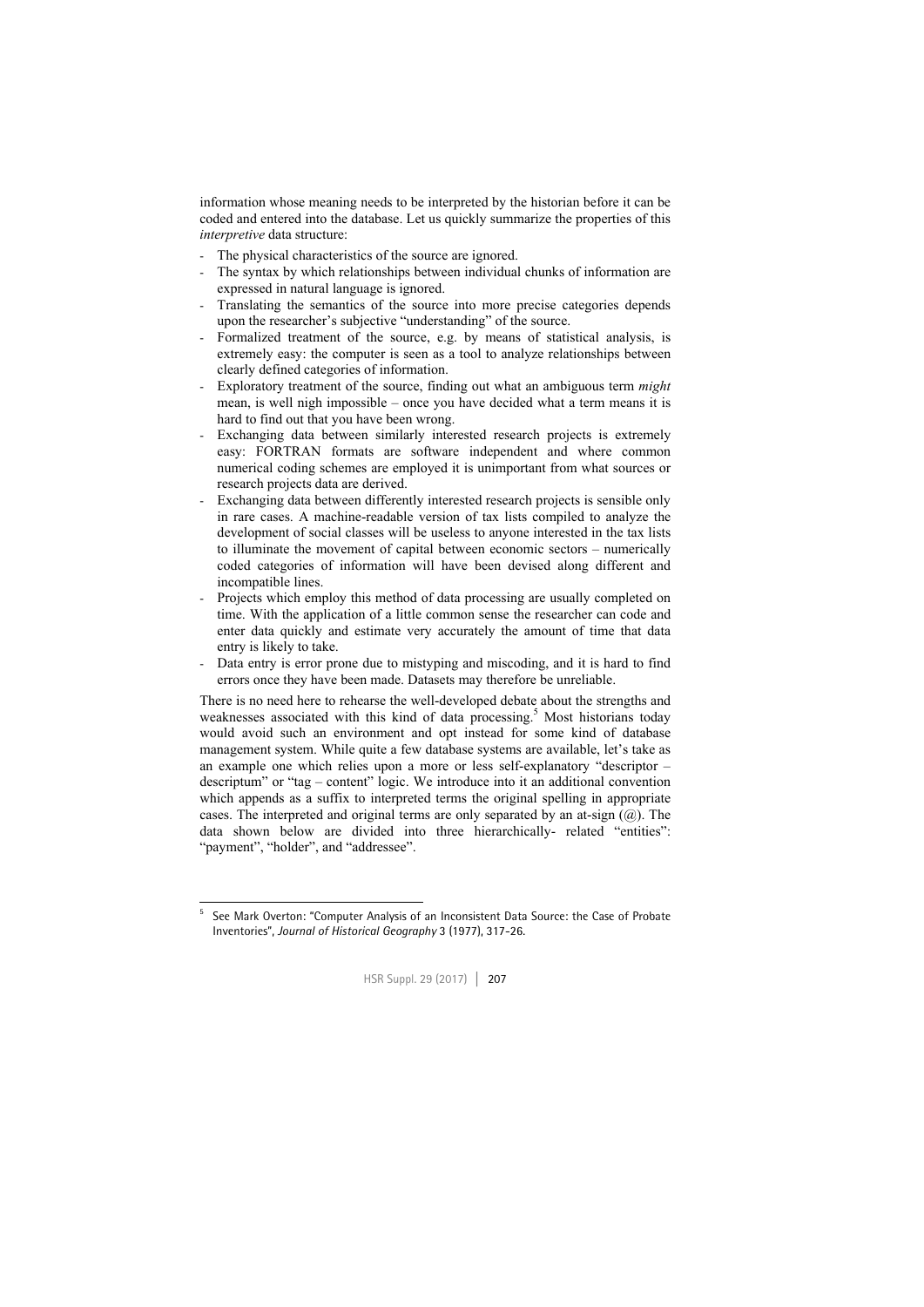payment\$date=7 Sep 1598@Michaelmas 40 Eliz I/sum=7g/

furtherobligation=none/reason=will

- holder\$surname=Turner/cname=Johnny/occupation=blacksmith@
	- holds the smitthy behind the church
- addressee\$cname=Frederick/relationship=brother

In this *structured* environment selected portions of information are taken from the original source and entered into the appropriate database "field" more or less unchanged. The main characteristics of this data structure are:

- The physical characteristics of the source are ignored.
- The syntax by which relationships between individual chunks of information are expressed in natural language is ignored.
- The semantics of the source are translated into more precise categories with the aid of various software tools: machine-readable code books or look-up tables which translate terminology found in database fields into numerical codes; algorithms which normalize variant forms of, for example, chronological references; a combination of algorithms and look-up tables for normalizing categories of information, for example, currency references, before they are numerically coded, etc.
- Formalized treatment of the source, e.g. by means of statistical analysis, is possible but will depend almost entirely on the extent to which the software permits the construction of the look-up tables and algorithms mentioned above. Generally, however, such databases are used as tools which help to derive formal categories and to prepare them for analysis often in an interpretive processing environment (statistical package).
- Exploratory treatment of the source, finding out about what an ambiguous term *might* mean, is extremely easy and is one of the principal reasons that historians will use this processing environment.
- The production of meaningful lists and catalogues from the categories of information stored as fields in the database is also quite simple. But where such lists comprise several and / or very lengthy fields it may not be so simple to print them out neatly onto a page. Text-formatting facilities are normally extremely **limited**
- Exchanging data between similarly interested research projects is possible. As a rule, what goes into one data base can be written out as an ASCII file and read into another<sup>6</sup>. However, where two projects have made slightly different decisions about what it means to, for example, "transcribe information *almost* as it appears in the original", data exchange can require an astonishing amount of sophisticated programming.
- Exchanging data between differently interested research projects is no more difficult than between similarly interested ones, but it is not easier either.

Cf. Rainer Metz: "Global Data Banks: a Wise Choice or Foolish Mistake", *Historical Social Research* 16 (1991) 1, 98-102. [doi: 10.12759/hsr.16.1991.1.98-102.](https://dx.doi.org/10.12759/hsr.16.1991.1.98-102)



 $\frac{1}{6}$  Cf. in a wider context also Leen Breure, "Historische databasesystemen", in Onno Boonstra et al.: *Historische Informatiekunde*, Hilversum: Verloren 1990, 123. 7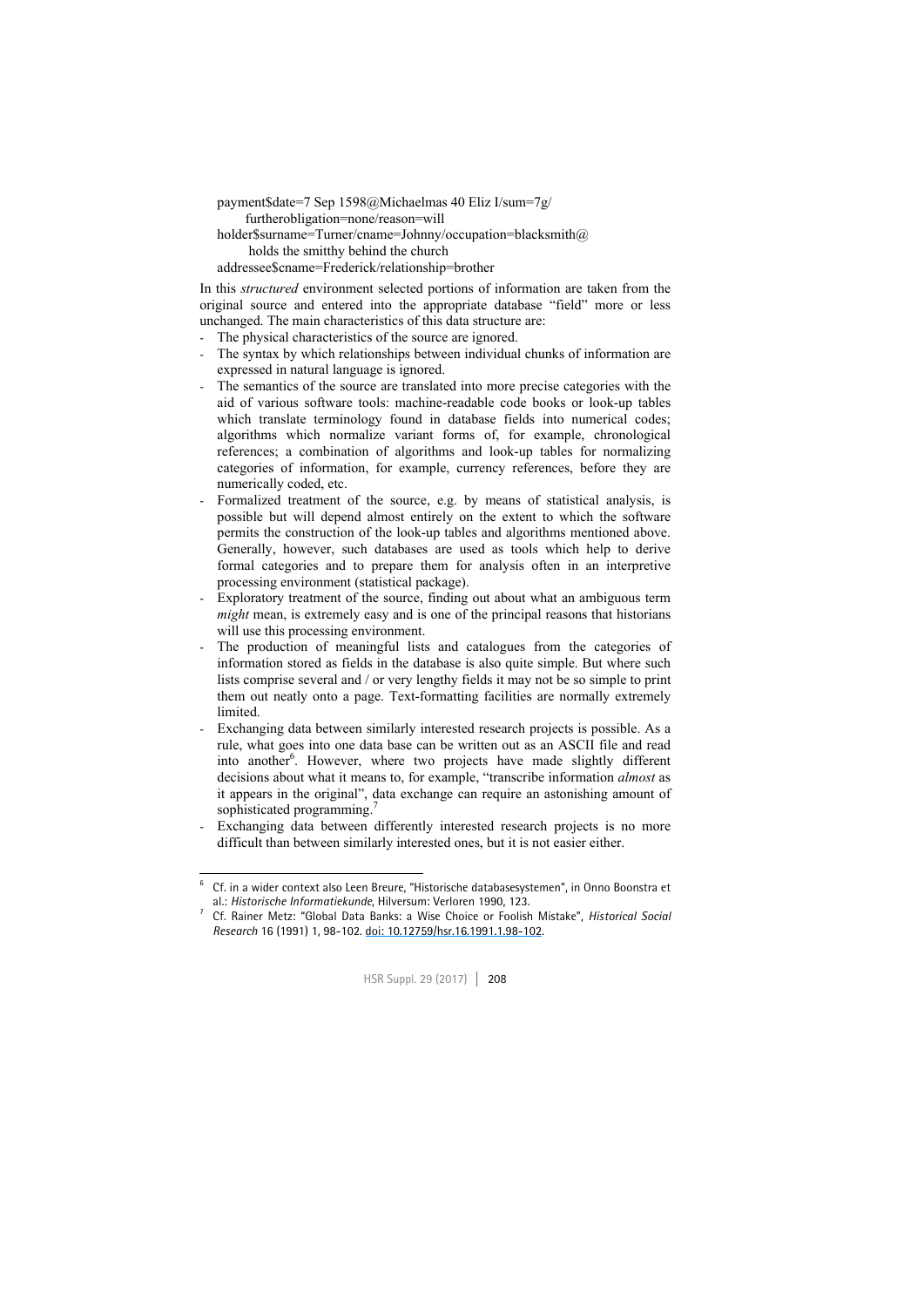- There is always the danger that an unreasonably large amount of information will be recorded in a maze of machine-readable database tables. Projects therefore require far more attention to careful project management and pilot study than those which use interpretive data structures.
- The reliability of the data is very high which is why this processing environment was invented in the 1970s in the first place.

Full text processing environments require a *pre-edited* data structure which incidentally, is the data structure in which SGML is most commonly associated and which provides the main focus of the TEI. The same pre-edited approach was employed extensively in the 1970s by Alan Macfarlane in the "Earls Colne Project" – an attempt to create a machine- readable transcript of the surviving pre-1870 documents from one English village. With each document Macfarlane hoped to transcribe the whole text, adding additional markup to delimit specific categories of information.8 Unfortunately Macfarlane's enormous undertaking did not produce easily-accessible documentation, thus rendering the surviving database more or less unapproachable. The software supporting the project was way ahead of its time and the tagging conventions actually incorporated most of those now supported by SGML, plus a few (notably those dealing with backward references) which are at best very difficult to express in SGML. Entered up in the *pre-edited* form our example data might look as follows:

(payment (date At (feast Michaelmas feast) in the (year fortieth year) year of (ruler Elizabeth ruler) date), our gracious Queen, (holder (cname Johnny cname) (surname Turner surname), who (status holds the smitthy behind the church status) person), has paid the (amount seven guineas amount) he owed to his (addressee (relationship brother relationship) (cname Frederick cname) addressee) from the (reason will of his late father reason), and all his property is now (further free of any obligations further) whatsoever. payment)

The properties of this data structure may be characterized as follows:

- The physical characteristics of the source are ignored.
- The syntax by which relationships between individual chunks of information are expressed in natural language is explicitly used to interpret that information. The amount of explicit markup required in addition to that already present in the form of normal writing conventions depends on the quality of the parsing software being used. The practicality of this approach is also largely dependent on the quality of the parsing software and on the availability of tools which aid in the insertion of complex markup schemes.
- The semantics of the source are translated into more precise categories with machine- readable codebooks and algorithms not unlike those used by structured processing environments.

<sup>-&</sup>lt;br>8 Alan Macfarlane: *Reconstructing Historical Communities,* Cambridge 1977; Donald E. Ginter et al., "A Review of Optimal Input Methods: Fixed Field, Free Field and the Edited Text", *Historical Methods Newsletter* 10 (1977), 166-76; Timothy J. King, "The Use of Computers for Storing Records in Historical Research", *Historical Methods* 14 (1981), 59-64.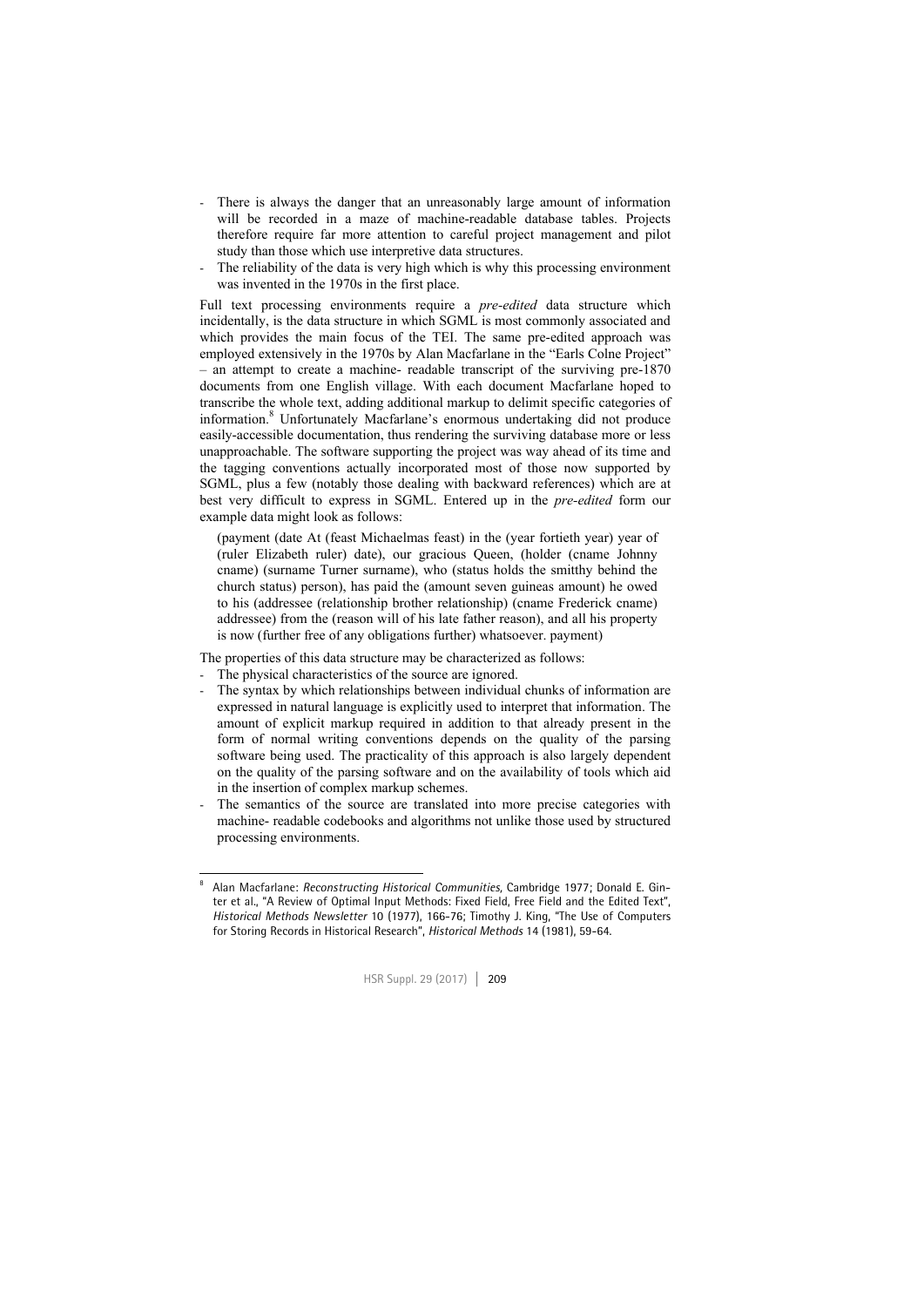- Formalized treatment of the source e.g., by means of statistical analysis, is possible but contingent on the quality of the codebooks and algorithms mentioned above. Generally the *pre-edited* data structure is best suited to textual analyses.
- Exploratory treatment of the source, finding out about what an ambiguous term *might* mean, is extremely easy.
- Formatting the machine-readable text or any part thereof for printed production is also quite simple, and this processing environment is frequently used by projects for which printed output is of primary importance. But as many researchers have discovered, transforming a dataset which is appropriate for printed production and textual analysis to one appropriate to more formalized statistical analysis requires more work after data entry has been completed than many are prepared to accept.
- Exchanging data between projects is possible but requires sophisticated software. Predicting the compatibility of the tagging conventions used in different datasets can be an extremely tricky business. However, with the preedited environment a project's research aims have no bearing on the possibilities for data exchange since in any event, datasets comprise complete machinereadable transcriptions of their underlying sources.
- Researchers who use the pre-edited data structure often have a very clear picture of how their printed output should look but are less clear in their analytical aims.

Because decisions about analytical aims have far-reaching ramifications for how text is tagged, project management and pilot investigation take on the greatest importance.

While the strengths and weaknesses of the three data structures outlined above are fairly well understood those associated with the *image bound* data structures used in HyperCard, HyperMedia, HyperTalk ... in other words, the Hyper World, are far less so. Unfortunately, an illustration of how our sample data when prepared for Hyper use is not easily provided in print and can only be described in the following general terms:

- a) The document itself is contained in the data processing system in scanned, that is bitmapped, form.
- b) The categories of information delimited for analytical purposes in the other data structures discussed above could be represented and a link established between the delimited categories and the appropriate section of the bitmapped image from which they were derived.
- c) It is possible to move from any of the delimited categories (attributes, fields, or whatever your preferred terminology) to the original graphical representation of that part of the source from which the categories were derived and to do this right on the same screen.
- d) It is also possible in theory (though much rarer in practice) to look at a portion of the scanned document and go from there to the interpretation of that specific portion as represented in the delimited category (attributes, fields, ...) which was derived from it.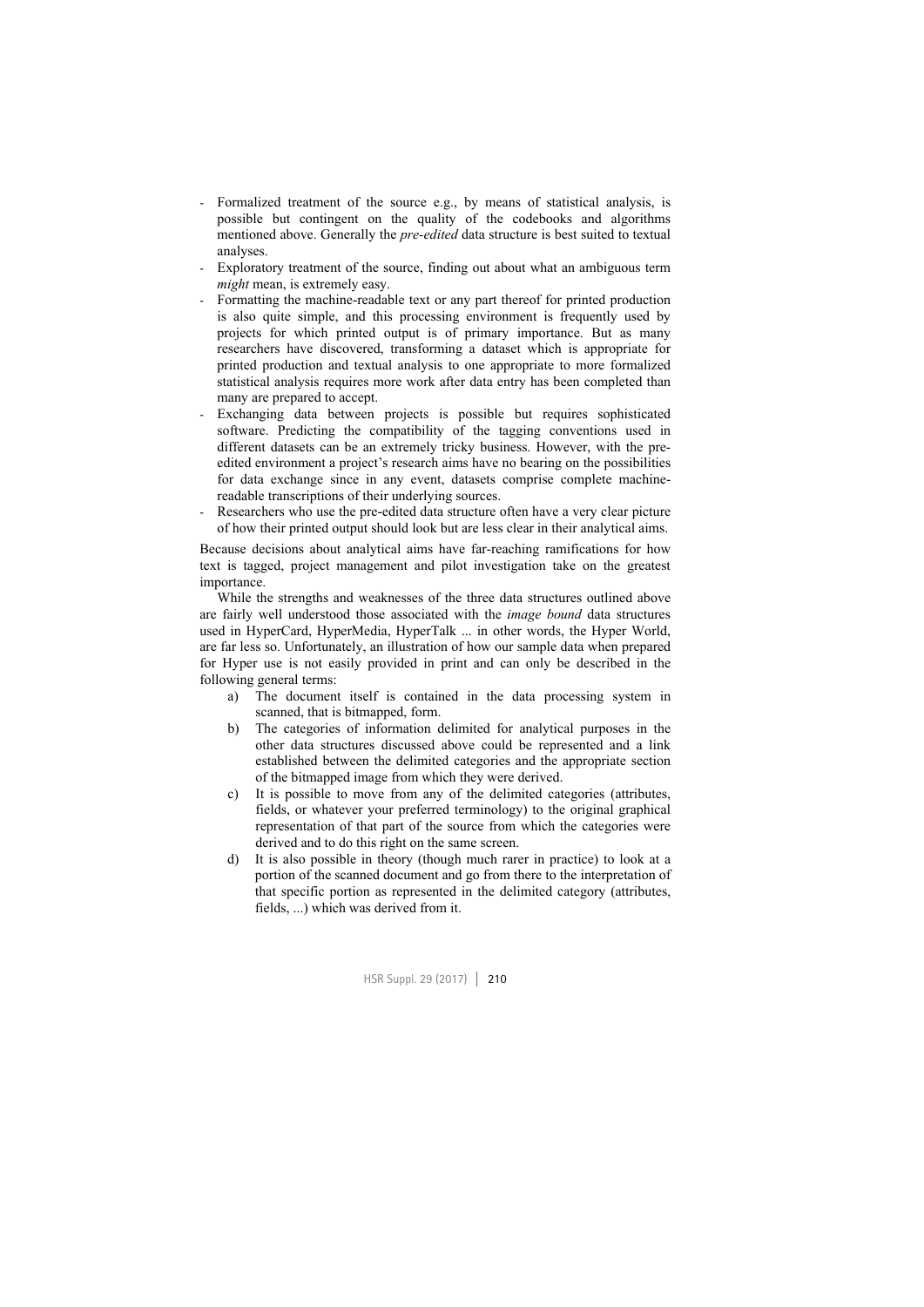Ignoring the messianic statements that the Hyper crowd, like the proponents of any new technological innovation, are prone to make, I would propose the following as the central properties of the *bound image* data structure.

- The physical characteristics of the source are maintained.
- The syntax and semantics of the sources are maintained but in varying degrees. Indeed, bound image systems may simply situate a special data type (one called image) on top of structured or pre-edited data. The resultant dataset spectacularly changes the data's visual appearance but adds few other processing capabilities.
- Formalized treatment of the source e.g., by means of statistical analysis, is usually not central to research projects which use a bound-image data structure. Indeed the visual spectacle of the bound-image environment often obscures its analytical potential from the researcher's view. Hopefully this is a transient phenomenon. Logically, the tools for formalizing information that is bound to an image are no more difficult to realize than those associated with data structures which haven't any such links.
- Exploratory treatment of the source, browsing through the source (frequently up to the point of getting lost in it), is what such systems are principally used for.
- Data exchange between projects, whatever their research interests, takes on an entirely different set of problems as those hitherto encountered. Exchanging images is especially difficult because it may be dependent on the hardware *and*  the software used by the different projects. The main problem here, however, seems to be, that the necessary expertise is relatively rare. In principle standards for image files – like TIFF – are much more oriented toward interchange than standards for character representation were at a more mature stage in their development. More problematical is the fact that there seems to be virtually no notion that image-bound systems may have some analytical interests. Consequently, techniques for refining HyperCard stacks into statistical cases remain undeveloped.

These four data structures and their associated processing environments exist with equal right. It would be extremely hard to convince an econometrician to prepare an early-twentieth-century list of production statistics to use the pre-edited environment exploited by Macfarlane. On the other hand, if you have just spent a few million dollars to convert into a bound image dataset an entire archival collection of documents relating to early Spanish colonial expansion, you might manage to remain civil when told that standardization entails describing the categories you used in a specific "variable" of your data set.<sup>9</sup>

1

<sup>9</sup> The reference here is to a Spanish project to convert the entire contents of the Archivos de las Indias into a bound-image type database. While no recent published descriptions of the project are known to the author, information from Spain suggests that the material will almost certainly be scanned by 1992, in time for the anniversary celebrations of Columbus's discovery of the Americas. Description of the material, the process of actually binding images to structured interpretations of them, will, however, continue for quite a few years yet.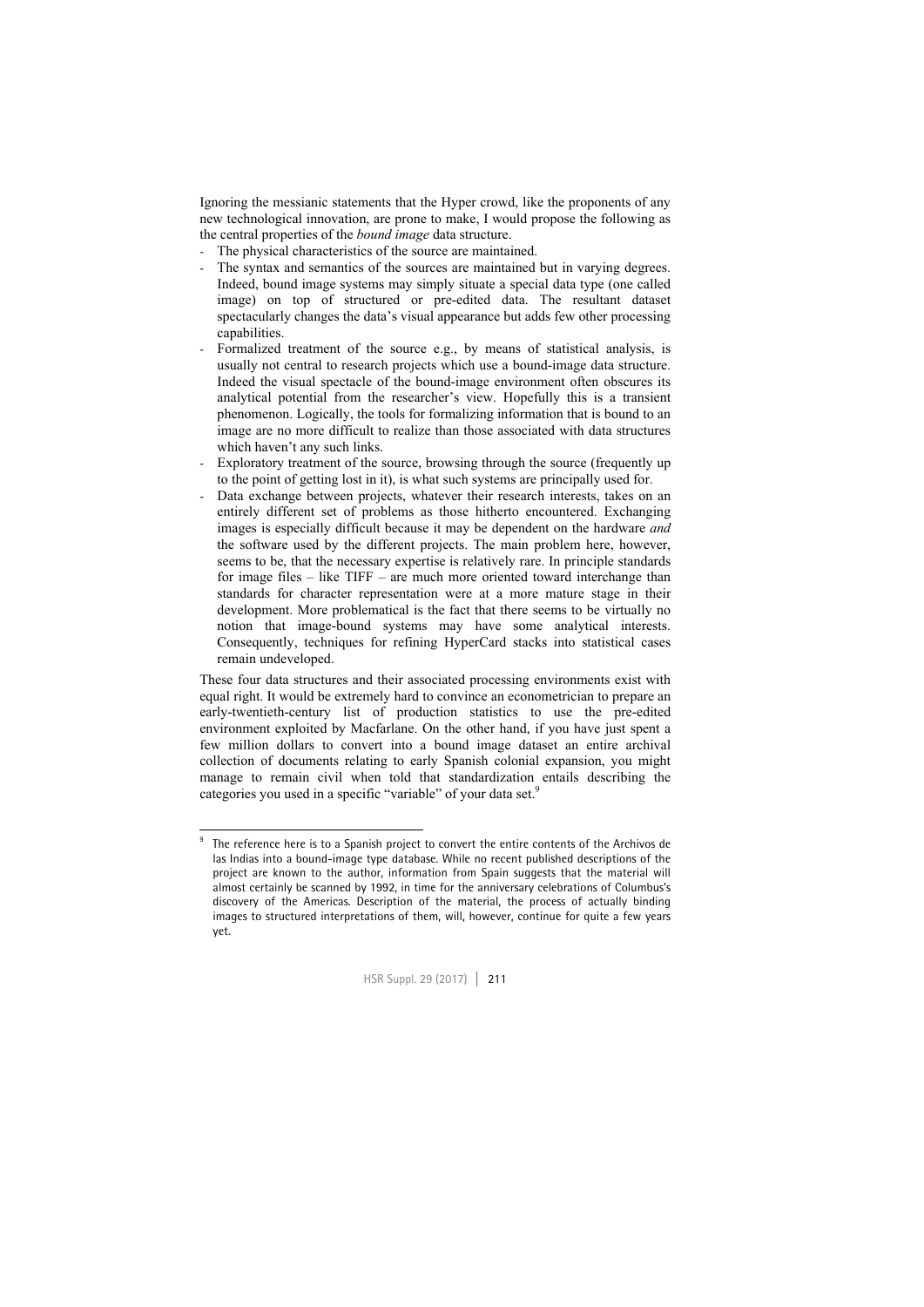Now, admittedly, relationships between the letters of Christofero Columbus and Polish steel production in the 1930s are few and far between. But relationships between the kinds of data being structured differently are all but artificial. Those between the mandates of the Castilian crown and the trade between Sevilla and the Americas in the 16th and the first half of the 17th century are much more apparent. And, while the Chaunus published their tables as bound volumes<sup>10</sup> in the  $1950s$ . their quality being just below the level of OCR today, these volumes might quite easily be read after the next advance of OCR technology; having sufficient structural markup in the printed layout to facilitate parsing them into a database without the addition of much explicit markup. Indeed, while most bound image projects are currently dedicated to browsing through data rather than to analyzing it statistically, some have the potential to express in numerical terms things like the relative placement of various motifs on images thereby opening up whole new possibilities of formalized analysis. And while we have argued the extremes to emphasize the ultimate unity of the field, the possibilities of mutual reference between datasets prepared in a structured way and those prepared by pre-editing markup are probably much more obvious than the ones between interpretive numerical datasets and bound images.

All this leads me to suggest that there are two kinds of standards, both of which are necessary. For the adherent of a specific type of computer usage, standardization will entail the development of generally agreed rules for that type of computer usage. This approach to standardization might produce rules governing how machine-readable information should be structured in statistical, relational or full-text databases. Such standards would be extremely appealing to the technical experts who want to define how to proceed in their own specialist areas. But when you look at the technical landscape as a "consumer" you might decide that each of the processing environments may at one time or other be appropriate. This is precisely the case for the consumer who also happens to be an historian. What the polymath consumer wants from a standard is not, or not only, some instruction about how to become agreeable to one of the main communities of computer users. Rather, the polymath interested in our example data, for instance, would want to (a) find out whether blacksmiths paid off their inherited obligations more quickly than other occupational groups, (b) get from court records an alphabetical list (orthographical fancy and all) of all people living in a particular village, (c) analyze whether any change occurred in the literary context surrounding references to royalty,11 (d) to place a sensible caption under a scanned drawing of a village smith's shop which will be the opening screen in an interactive teaching unit, and

<sup>&</sup>lt;sup>10</sup> Pierre et Huguette Chaunu, Seville et l'Atlantique, vols. 1-8 (Paris, 1955-1960).

<sup>&</sup>lt;sup>11</sup> It is significant that textual analyses have recently received the most methodological attention. Virtually the only recent methodological contribution to the *Journal of Interdisciplinary History* has been the paper by Mark Olsen and Louis-Georges Harvey, "Computers in Intellectual History: Lexical Statistics and the Analysis of Political Discourse" 18 (1988), 449-64.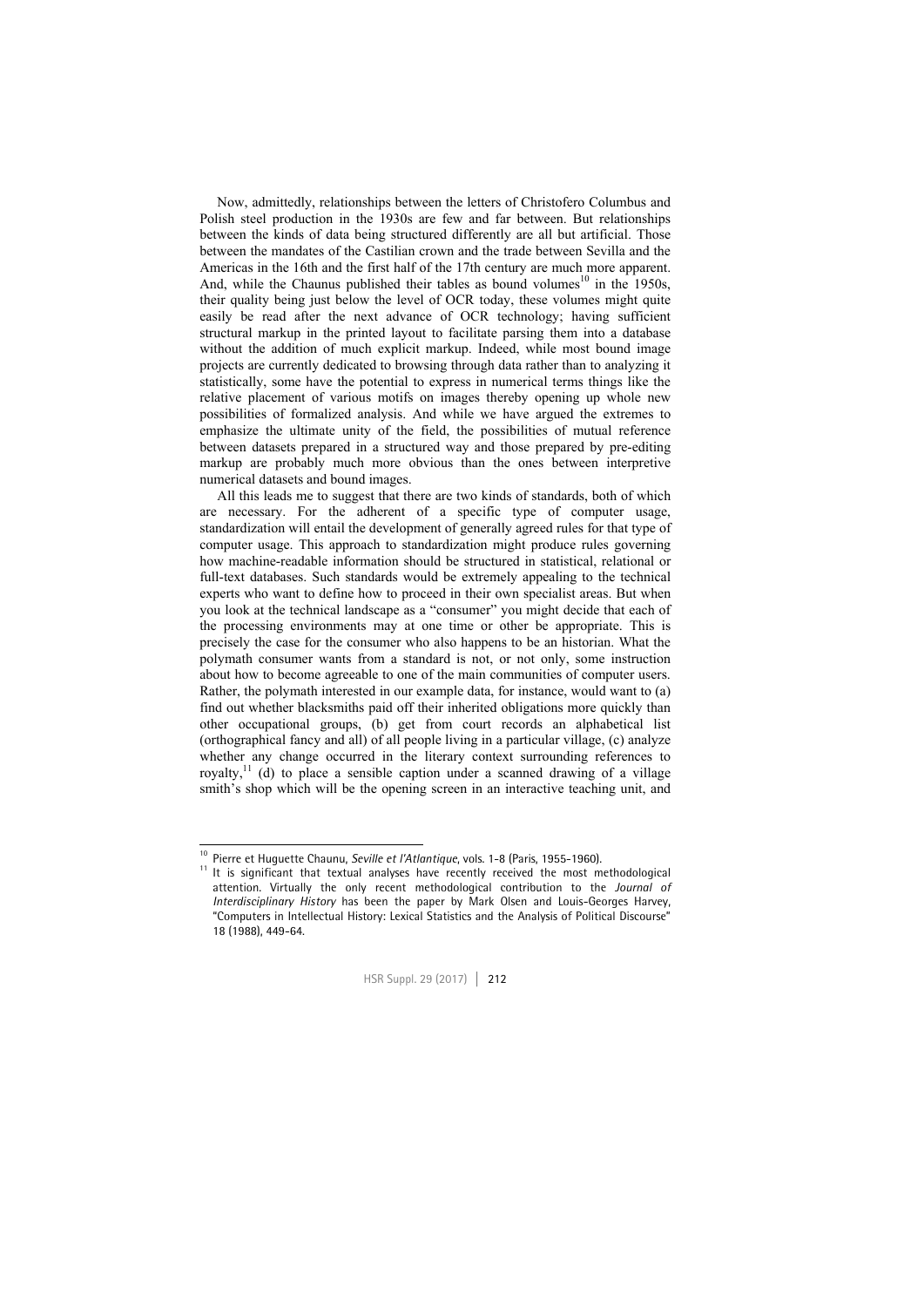(e) do whatever seems appropriate with the computer currently being invented in some laboratory or garage when that computer becomes available.

There is as yet another reason why standards should attempt to unify ongoing work in different processing environments by facilitating data exchange between them rather than to emphasize the differences between user communities engaged with distinctive computer methods. In the corpus of methodological articles published by computer-using historians since the late 1960s it is difficult to distinguish very much in the way of consolidated methodological advance. This is probably because many such articles fail to generalize from descriptive accounts of "how I used software LMN during my summer vacation" to address the wider intellectual and methodological implications of their work. By the early 1980s the field of history and computing was consequently littered with interesting accounts of different projects but still hadn't any rigorous intellectual or theoretical underpinnings. Lacking any definitional boundaries or intellectual rigour, the field of history and computing was flooded after the introduction of the microcomputers with a community of computer users who simply rediscovered for themselves the principals and problems already documented by the late 1960s but never formalized into an accessible, instructive and coherent literature. The effects were devastating. No recent number of *Historical Methods*, the pioneering journal which contained the most important papers on computer usage in the 1970s and early 1980s, contained any discussion of the wider implications of HyperText and other nonlinear systems. The journal has instead more or less abandoned discussion of computational techniques for statistical methods and other interdisciplinary matters. Where very occasionally computational issues are addressed, they are addressed in a manner which assumes that readers are computer novices. These developments have not happened by chance. Rather the editorial made them explicit in a 1985 number of the journal. There Daniel Scott Smith stated that the introduction of microcomputers and of undergraduate teaching in "computer literacy" would be such important events, that *Historical Methods* would actually modify its editorial policy and nominate a special editor (Janice L. Reiff) exclusively responsible for those subjects. By 1987 the journal's new emphasis was baldly apparent in two papers on text processing and computer-aided instruction.<sup>13</sup> Both papers undoubtedly have their value but only further detract from any approach to consolidate or advance methodological discussion. The journal's "emphasis on microcomputers and teaching" culminated in a 1988 special issue entitled *Special Issue: History, Microcomputers, and Teaching* which, after two years still could not say very much more about this new and important development than: "The articles that follow provide a variety of examples of ways in which microcomputers have been used to do such teaching. It is hoped that future issues of *Historical Methods* will contain articles that demonstrate useful and imaginative ways to use these

 $12$ It is extremely important to emphasize that the experience of the last two decades has taught us that any "standard" which is tied to a specific level of technological development

is bound to fail.<br><sup>13</sup> Richard Jensen, "The Hand Writing on the Screen", *HM* 20 (1987), 35-45; Richard C. Rohrs, "Sources and Strategies for Computer Aided Instruction", *HM* 20 (1987), 79-83.

HSR Suppl. 29 (2017) │ 213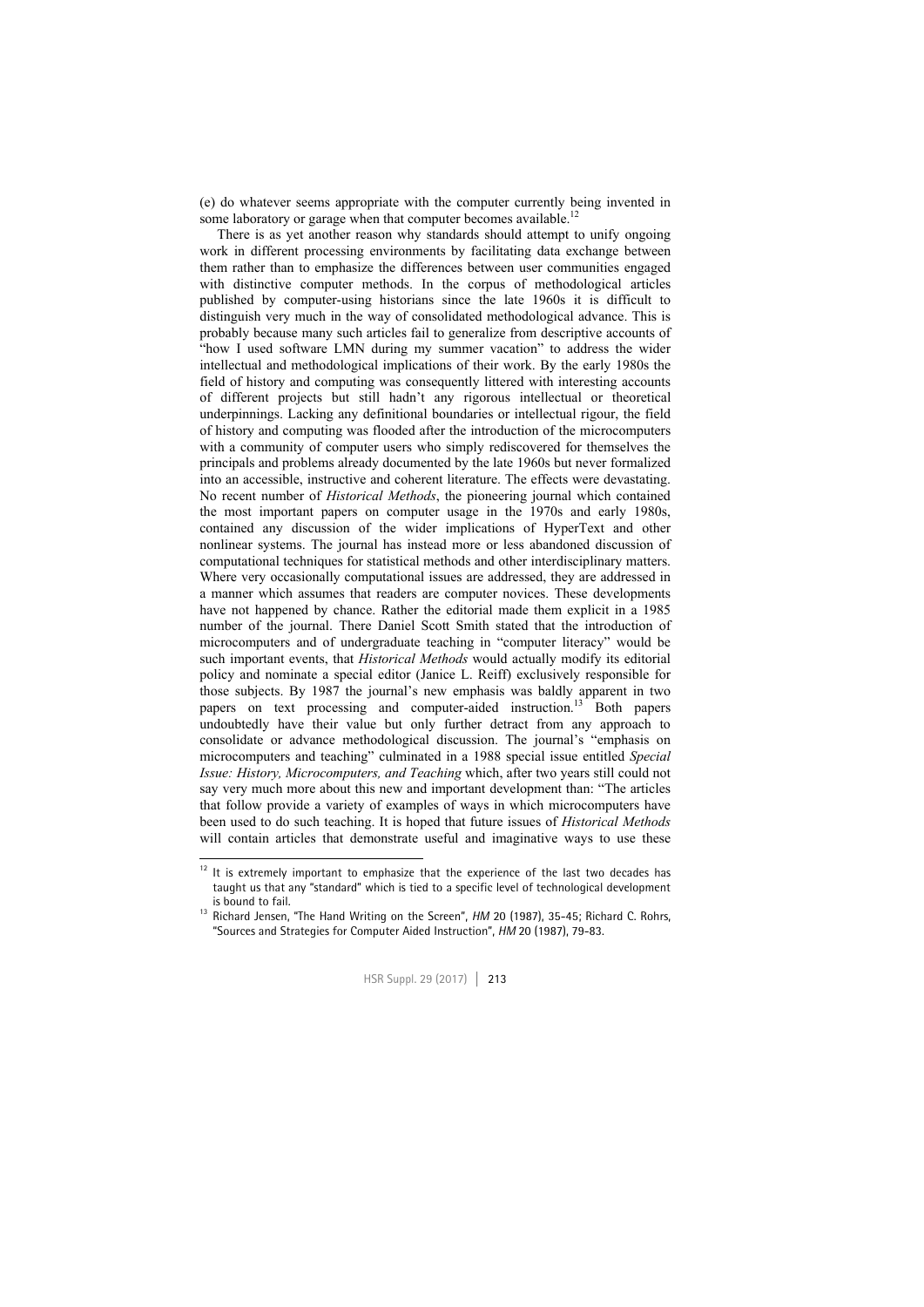machines in both teaching and research." These resounding words were followed by the almost complete disappearance of computer related articles from *Historical Methods*. We describe this phenomenon at length to emphasize that when two ways of using a computer are not understood as being very closely related parts of a larger field, they have a tendency to grow apart as very distinctive sub-disciplines and to fragment the discipline. "Standards" for dataprocessing in history, which do not strive for cross-fertilization between the "subcultures" of computer usage – whether these are defined by their orientation toward teaching or research, or by their respective processing environments – "standards", which are directed at a specific part of the wider user community will be harmful, not productive.

So this second "consumer-oriented" standard is not only a prerequisite for data exchange but essential if the unity of the discipline is to be preserved. But is it practicable or just a utopian pipe dream? The difficulties in developing a consumeroriented standard cannot be underestimated. Not the least of these is that technical experts engaged with one type of data processing tend to think of all other types simply as degenerated cases which are in principle already catered for in their own favoured environments. One assumes, however, that while narrow technical standards may be easier to define, the second variety is the only one which will ever be accepted by researchers themselves. A second obstacle is that a utopian consumer standard need to be built upon a *conceptual* understanding of the kinds of data found in and used by specialists within a given academic discipline, in this case, in history. The specialist's *prescriptive* standard is derived from a conceptual understanding of specific computer related techniques. The problem is that whereas the conceptual understanding of specific computer models is already well developed, historians haven't yet developed a formal understanding of the datatypes that they so frequently encounter in their computer-aided research. To flesh out this abstract distinction between the two different kinds of standards, we will look more closely at what happens when you try to turn the contents of statistical "variables" into database "fields" and then into tagged information as might be found in a preedited full text system.

In the case of statistical datasets containing interpretive numeric codes, variables are atomic. That is, between the variable referencing the day, month and year of a date, for example, there is just the same relationship as that which exists between the year of birth and occupation of the person described in any one record. So if you want to copy a "date", you would have to formulate three independent copy operations, e.g. COMPUTE commands in SPSS. In most systems using structured data – typically data base systems – you would use a specific data type "temporal information". So by using a "date" with any command for copying or any other manipulation, you would always use one command to address the three logical components as one entity even though a date still has a day, a month and a year component. Practically this could mean, that, going from a statistical package to a data base, you would have to write an output procedure which turns the content of three variables into a string, the parts of which are delineated by a separating character and vice versa. Similarly in most data base systems, "note" or "comment" fields are just atomic fields which have no implicit technical relationship to any other field, except that it might happen to be one of several fields which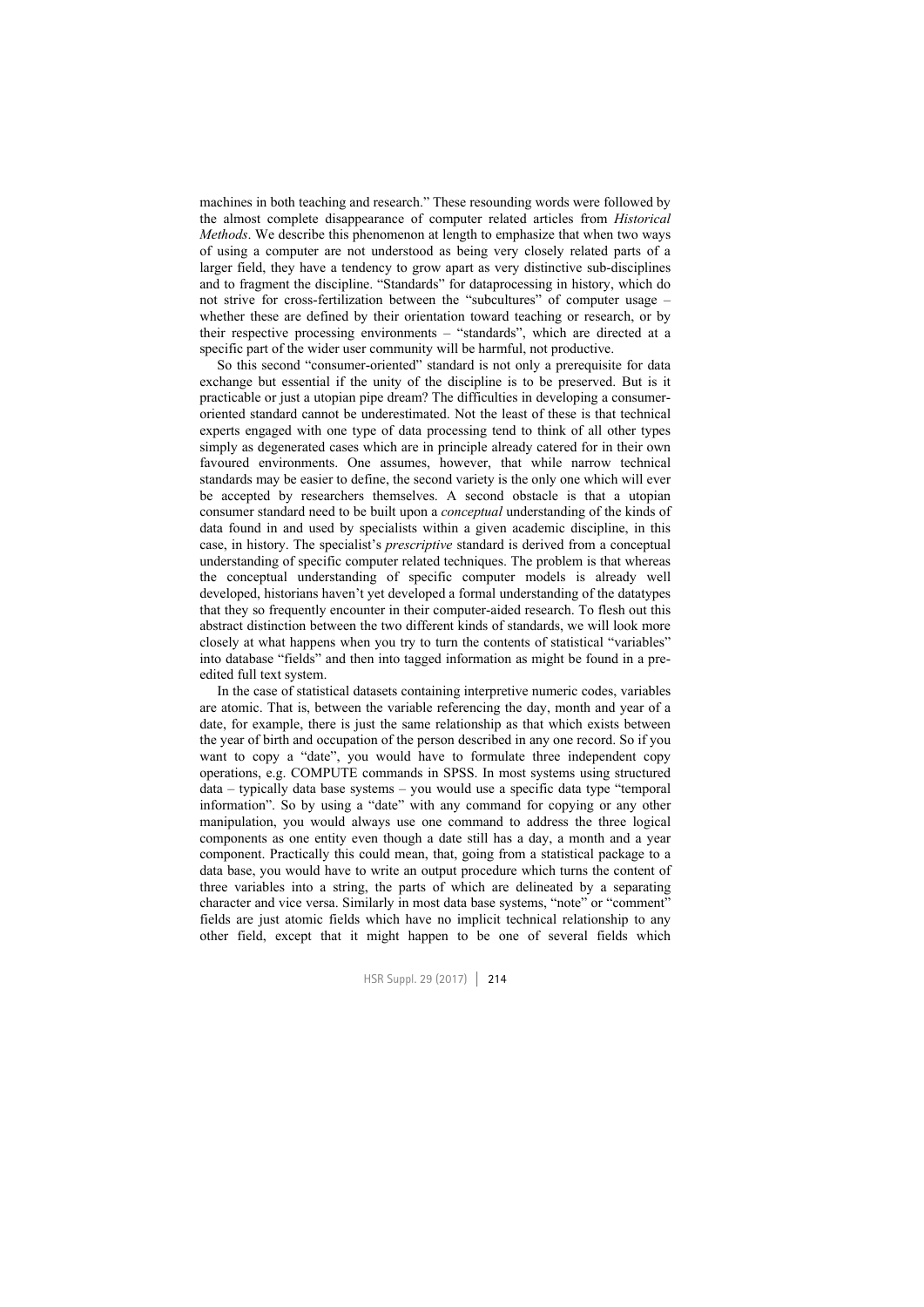characterize a particular entity. For example, assume the itemized records in a tax list show only the amount of taxes due for those individuals who have paid up in full, and that in a few cases there is a scribbled note which indicates that only a specific part of the total amount had been paid. In most data base systems the two amounts of money would be represented in two fields (amount owed and amount paid, respectively). The relationship between these two fields would be no different than the relationship between the amount paid and, for example, the Christian name of the taxpayer. In systems using pre-edited markup, however, you could simply put both amounts of money into one bracket, indicating that both amounts form the "tax", being subdivided further into "amount owed" and "amount payed" thereby implying that when copying information on "tax" that both amounts need to be taken care of. We shall not continue with bound images in this respect: though they obviously rely upon additional relationships between individual chunks of data.

What should be clear by these examples is, *why* it is so difficult to devise standards which do not explicitly take into account the fact that very different processing environments require very differently structured data. For the statistical package the notion of a datatype is almost meaningless – or at least trivial. For a structured database package which can handle the temporal information "Michaelmas 40 Eliz I" or something similar, documenting the precise rules used to normalizing such dates for analytical purposes is positively central to exchange. But where does that bring us? When statistical software does not have a data type "temporal information", it does not. So how are we to exchange data between systems which "know" about temporal information, for example, and those which do not? With such profoundly different processing environments does the whole notion of exchange rapidly recede into the realm of fantasy? In our opinion this is certainly not the case. A proposal for a *descriptive* standard which starts from the problems that the consumer wants to tackle and not from a specific technical solution being propagated would focus on the problem of temporal information as follows:<sup>14</sup>

1) There exists the phenomenon "temporal information". Temporal information can (in a simplified way) be described by an arbitrary subset of the following conceptual variables:

- Day of the month.
- Reference point within a notational system (e.g. "Michaelmas").
- Systematic offset within a calendar system (e.g. "Tuesday after x").
- Absolute offset from a reference point (e.g. "the day before").
- Era within a calendar system (e.g. the reign of Elizabeth the first).
- Name of the month.

1

- Year within a calendar.
- Applicable calendar (e.g. the Islamic one).
- Offset within an era (e.g. year of reign).

<sup>&</sup>lt;sup>14</sup> See the more detailed proposal by the author in "A Draft Proposal for a Standard for the Coding of Machine-Readable Sources", *Historical Social Research* 11 (1986) 4, 3-46, [doi:](https://dx.doi.org/10.12759/hsr.11.1986.4.3-46)  [10.12759/hsr.11.1986.4.3-46 a](https://dx.doi.org/10.12759/hsr.11.1986.4.3-46)nd elsewhere in this volume.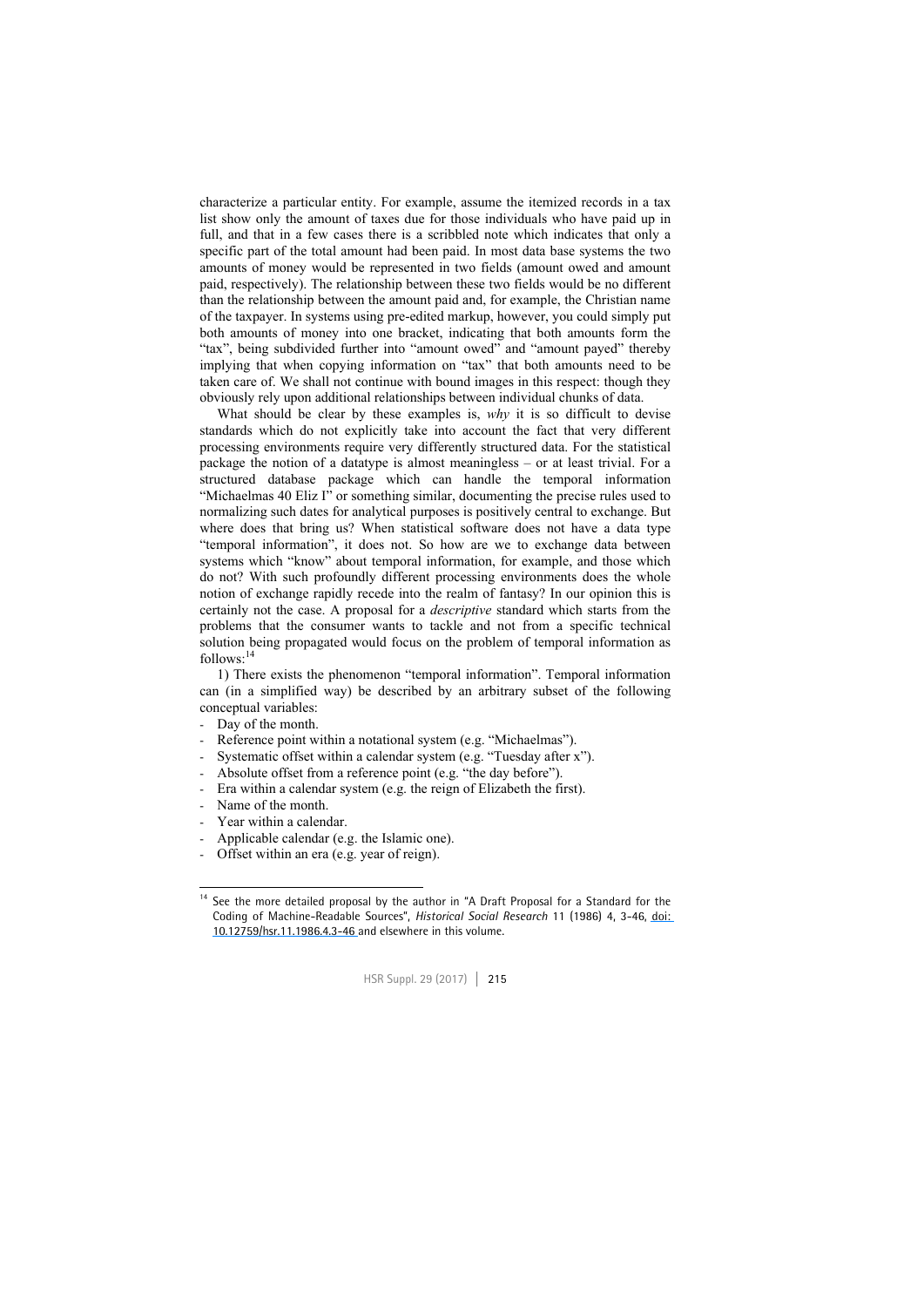Symbolic macro formulated as an expression out of the preceding terms (e.g. "dedication day" to be expanded to "Sunday after Ascension").

2) There exists a finite number of mappings between possible subsets of these elements. These mappings can be described by:

- A number of algorithms, each converting one representation into another.
- A number of "lexica" or "look-up tables", describing the meaning of a set of instances of one of these subsets in terms of other elements.

Okay, SPSS will still not understand *Michaelmas 40 Eliz I.* Or will it? In principle, if we take the preceding paragraphs seriously there is no reason, why SPSS could not understand the expression *Michaelmas 40 Eliz I* so long as there was a complete lexicon of all feasts on a local calendar and one giving the years during which different rulers reigned. With such lexica we could mechanically map various terms into nominally scaled variables thereby converting *Michaelmas 40 Eliz I* into something like *1245 40 126.* And, while this author would not necessarily like to do it, one *could* implement the necessary conversion algorithm as a huge set of COMPUTEs, RECODEs, IFs and the like, *provided a well understood algorithm existed.* A generic description of this approach to standardization might then be described as follows:

A "standard" for data collection and exchange, should define a set of basic "data types" of the kind just discussed. It should further identify various types of software systems – statistical packages, database administrators, natural language parsing systems, administrators of nonlinear data – which have clearly defined capabilities for treating each of the data types that are conceptually defined.<sup>15</sup> Now, such a "standard" does not prescribe for researchers how to organize and enter information in machine-readable form, but it does allow them to tell a fellow researcher interested in using the dataset precisely how it was constructed and the decisions that were made when data were collected, organized and entered into the system. That kind of standard must not simply consist of paper documentation but of software which can convert the representation of like datatypes (e.g. temporal information) into a format suitable to any number of different processing environments.<sup>16</sup> Recent discussions have brought to light seven data types which if developed conceptually would be sufficient to describe the entire range of information that historian's encounter. They are:

- Full text.

-

<sup>&</sup>lt;sup>15</sup> This paper intentionally avoids making clearcut distinctions between types of software systems. In practice the only important distinctions are those which distinguish the data structures used by a given system. A good example of how elusive more precise categorization of software systems can be is found in the discussion of text bases by John J.

Hughes, *Bits, Bytes & Biblical Studies*, Grand rapids 1987, 497. 16 Format conversion tools might be provided as frontends to data base software. Cf. Martin Gierl, Thomas Grotum and Thomas Werner, *Der Schritt von der Quelle zur historischen Datenbank. StanFEP: Ein Arbeitsbuch,* St. Katharinen: Scripta Mercaturae 1990 (= *Halbgraue Reihe zur Historischen Fachinformatik A* 6); Kathrin Homann: *StanFEP. Ein Programm zur freien Konvertierung von Daten,* St. Katharinen: Scripta Mercaturae 1990 (= *Halbgraue Reihe zur Historischen Fachinformatik B* 6).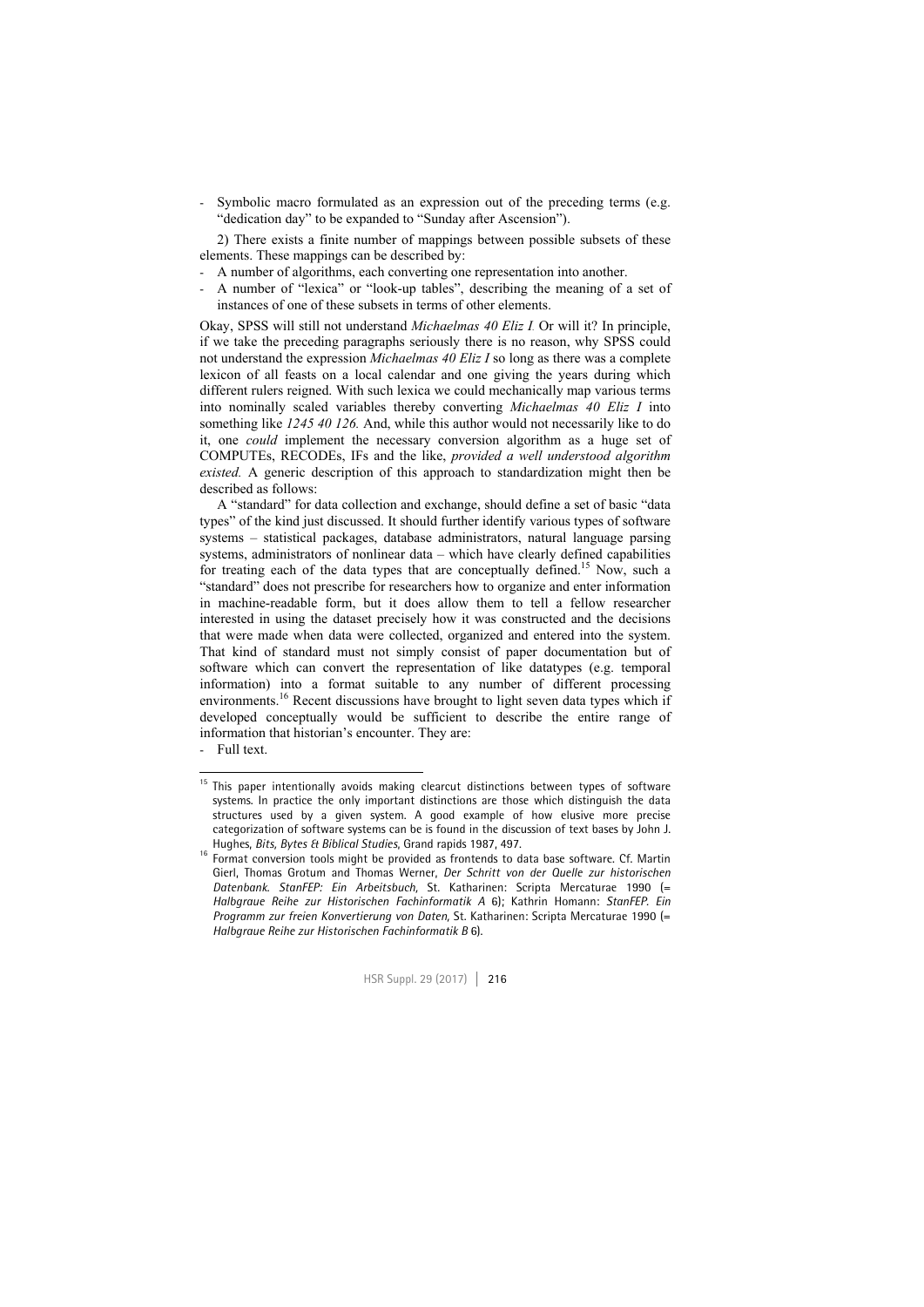- "Descriptors" or fields coded in a "controlled vocabulary". This may seem the most obscure category for the statistical minded since it includes information as diverse as occupations, educational careers, qualifications, degrees and the like. The point is, that while in statistical systems such terms map onto some system of numeric values at the nominal level of scaling, in other worlds of software – e.g. within databases – they are frequently treated by complex networks of interrelated thesauruses or look-up tables and are thus structurally very similar.
- Names. Once again these are simply instances of nominal variables in statistical systems. Outside of this processing world, however, they are usually represented by strings between which algorithmically expressed degrees of proximity exist.
- Numbers. These are actually much more complicated in historical sources than calendar dates: being non-decimal, expressed in layered systems of units and so on.
- Calendar dates / temporal units.
- Spatial references.
- Images.

A *descriptive* standard should define conceptual models for each of these abstract data types which would then inform how information is structured within a specific processing environment in accordance with the data modelling capabilities of that environment. A specific implementation would also include a defined set of importing and exporting procedures with which data could be converted into neutral formats or formats which are more congenial to other processing environments.

Our original idea has been to create a standard not by prescribing to historians how to behave, but by describing their behaviour and their use of several different processing environments each of which relies upon radically different data structures. From this perspective, the only generic solution to standardization seems to be one which attempts some abstract definition of the types of information which actually occur in historical sources and which are represented rather differently in different processing environments. These conceptual models then should underlie all practical recommendations about how data should be organized and entered into machine-readable form in different processing environments. They are also essential to the development of conversion facilities which will enable data organized for one processing environment to be translated into a format suitable for other rather different ones. *The descriptive, consumer-oriented standard is therefore also a model driven* one. But does its promise justify the enormous effort which will be required simply to define the conceptual models let alone to create the conversion facilities? We should remind the reader what is at stake. Without the conceptual models of different historical data types the aims of standardization (any notion of standardization) cannot be achieved. Recap these briefly: secondary analysis; more fruitful cooperation between colleagues at different universities; the ability to change processing environments in mid-project; the ability to continue ten or fifteen years from now work begun today on soon-to-be outmoded hardware and software. There is no question *whether* we have to undertake the effort; the question is, how to organize it. And here we might derive some valuable lessons from previous unsuccessful attempts at defining standards.

Two reasons seem to lay behind past failures and both can be described as vicious circles. Firstly, there is the problem of secondary analysis. So long as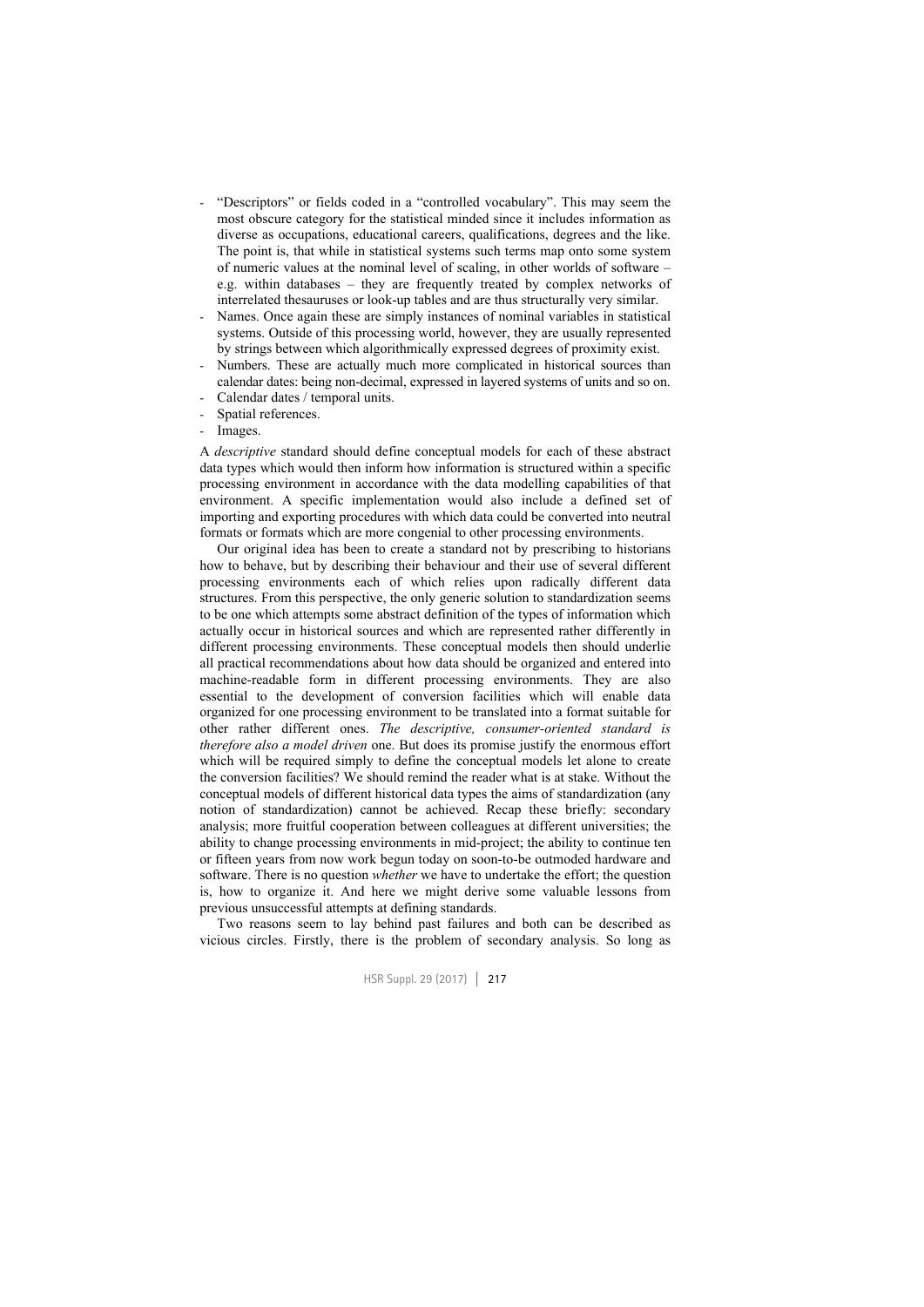secondary analysis remains so difficult as to be almost unapproachable, few people will attempt it. Similarly, so long as only a few people actually use a standard which includes written documentation and a supported environment, there is no reason to produce one. And so long as there aren't any software tools necessary for effective data exchange and thus for secondary analysis, secondary analysis will continue to be difficult and unapproachable and few will attempt it. Secondly, there is the problem of database preparation. So long as databases are not proofread just as painstakingly as printed monographs, they will not be trusted and used very much for secondary analysis. As long as databases are not trusted and used, their creation and more importantly their refinement through painstaking editing will provide only the smallest bonus for the academic reputation of an historian. As long as the creation of databases offers few benefits in terms of one's career, databases will not be made as free of errors as printed editions are and so will neither be trusted nor used for secondary analysis.

Work on the consumer-oriented standard outlined above needs to be undertaken in three concurrent phases.

- We need well understood and rigorously documented conceptual models of the historical datatypes defined above.
- We need tools to transfer data from one processing environment to another. No historian will follow any kind of standard which offers no guarantee about enhanced prospects for data exchange.
- We have to teach users why they might profit from the standards that are developed – e.g. how they might benefit from secondary analysis. This is not a problem amongst like-minded members of small user communities. One reason for SGML's success is its immediate appeal to publishers who have a clearly defined purpose in mind: printing books in different editions and different layouts, without reentering the text. But with the wider community of computerusing historians such instruction is central if a standard is to be developed *and*  widely used. As long as secondary analysis, for example, is just a vague idea, people will pay lip service to it but certainly not invest their time, effort and limited finances into actually trying it. And without training courses which show researchers how they can get results out of somebody else's data, it will remain hard to convince anybody to prepare their own data for such purposes.

We started by saying that a standard must not be prescriptive. Computer applications *are* a growth area in historical research and a standard must never prevent somebody entering the computer-using community right now and inventing a new and better solution. The reason, why this is usually not emphasized as much as it should be is that researchers discussing standardization frequently have "guru status" within their respective communities. And, when you are asked six times a month "Very interesting, but just precisely *what* shall I *really* do in this specific situation?" you tend to forget that the "obvious answer" that one formulates on the basis of fifteen or twenty years of experience in a specific subsection of the field might be all but obvious to someone who entered data processing from a different angle. In other words, for reasons of methodological purity we should abstain from giving recipes. But all of us are asked for recipes some of the time. So what we need are two completely different types of documents and approaches to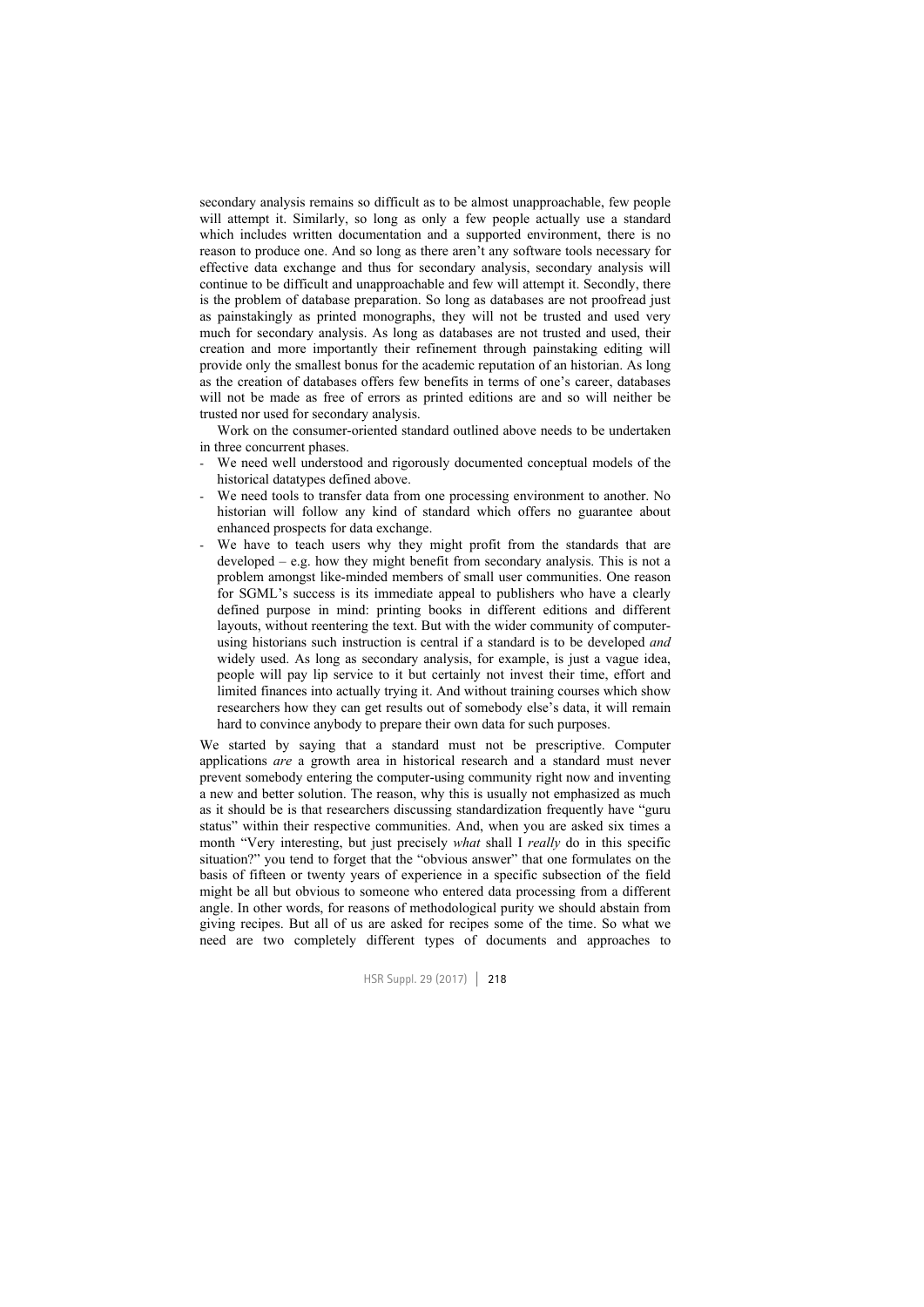standardization. On the one hand we need standards which describe to someone expert in a particular processing environment, for example statistically oriented types of processing, what to do with information which comes in a format specific to an altogether different processing environment, for example, a HyperCard stack. That kind of standard can only be built upon a careful analysis of the common core shared by otherwise distinctive processing environments and that core we have identified as the fairly atomic conceptual models of specific types of historical information. But standards available at this level are alone insufficient. For a large number of "customers", as opposed to technical experts, a strange situation exists. They are at once interested in expressing their problems in specifically historical terms but not in abstractly conceptual ones. Thus the abstract conceptualization of historical datatypes will be too technical and of little interest to the user who simply wants to know that defined connections exist between whatever processing environment he or she chooses and the other processing environments used by the rest of the computer-using historical community. To resolve this contradiction, I think that it is the responsibility of experts in the various branches of data processing to develop standards at the level of model solutions to generic problems – solutions which are based on their knowledge of exchange possibilities between different processing environments. Such model solutions will, for example, give some guidance to users who are interested in analyzing data from a parish register using software XYZ, or compiling a database of wills with database ABC, and so on.17. Such model solutions would *not* express inflexible opinions about how to analyze a specific source but give some guidance by demonstrating the current state of the art, and would almost surely be used by quite a few newcomers to computeraided historical analysis.

Computer usage in history and probably in most of the humanities, is currently being discussed, then, at two different levels. We have on the one hand the historian who has almost exclusively subject-oriented interests and who wants some advice on how to use computer techniques to obtain a few narrowly defined objectives without having to fully embrace the complex arguments for and against the alternative processing environments and the implications of their use in a given project. A "standard" for this clientele has to consist of specific guidance on how to accomplish a given task with the help of specific tools. On the other hand there are

-

<sup>&</sup>lt;sup>17</sup> Such guidance exists for Κλειω in: Thomas Werner and Thomas Grotum: Sämtlich Hab und Gut ... Die Analyse von Besitzstandslisten, St. Katharinen: Scripta Mercaturae 1989 (= Halbgraue Reihe zur Historischen Fachinformatik A 2); Jürgen Nemitz: Die historische Analyse städtischer Wohn- und Gewerbelagen: die Auswertung sozialtopographischer Quellen, St. Katharinen: Scripta Mercaturae 1989 (= Halbgraue Reihe zur Historischen Fachinformatik A 3); Barbara Schuh: "Von vilen und mancherley seltzamen Wunderzaichen": die Analyse von Mirakelbüchern und Wallfahrtsquellen, St. Katharinen: Scripta Mercaturae 1989 (= Halbgraue Reihe zur Historischen Fachinformatik A 4); Peter Becker: Leben, Lieben, Sterben. Die Analyse von Kirchenbüchern, St. Katharinen: Scripta Mercaturae 1989 (= Halbgraue Reihe zur Historischen Fachinformatik A 5); Steffen Wernicke and Martin Hoernes: "Umb die unzucht die ich handelt han ...": Quellen zum Urfehdewesen., St. Katharinen: Scripta Mercaturae 1990 (= Halbgraue Reihe zur Historischen Fachinformatik A 9).